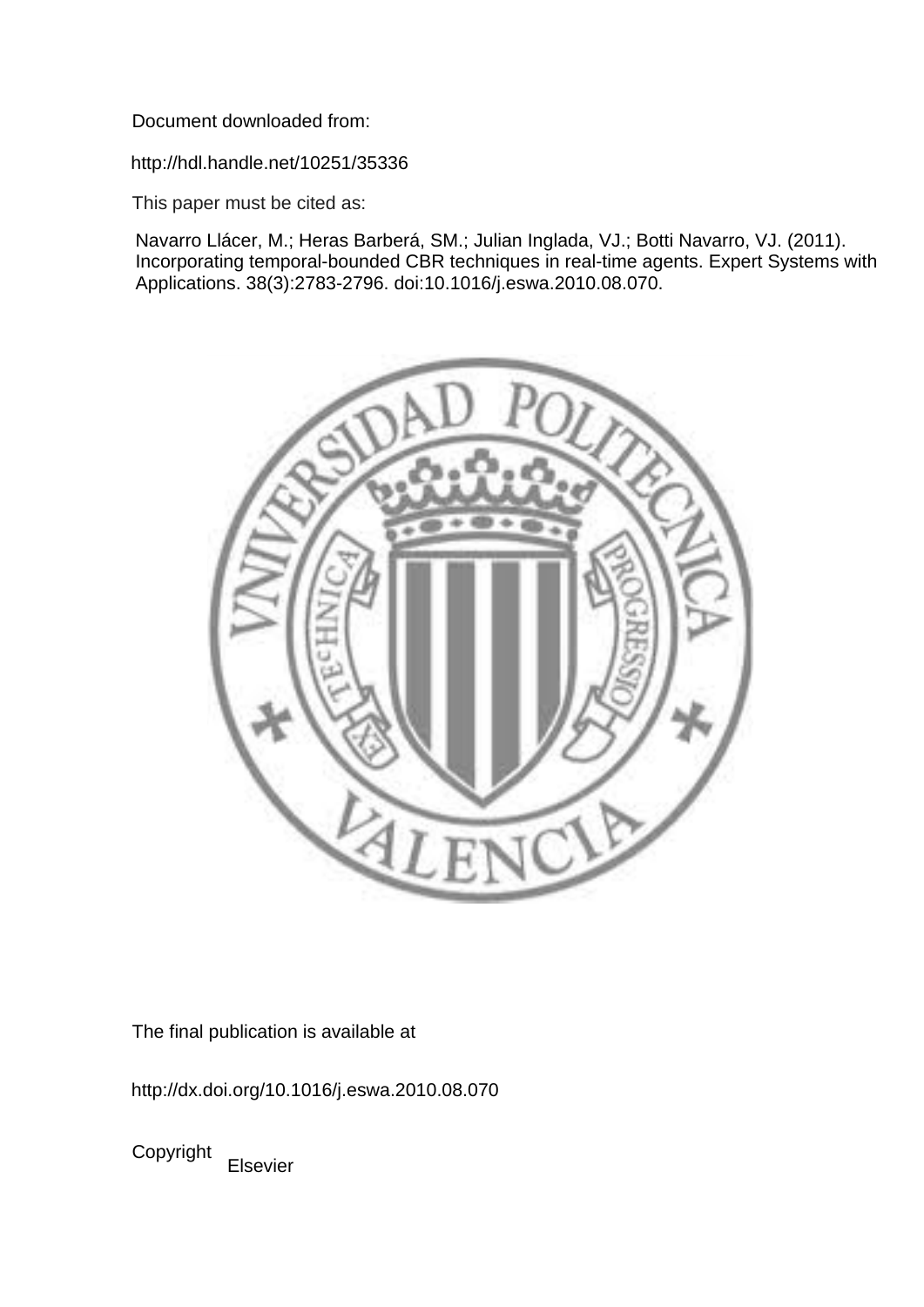#### Incorporating Temporal-Bounded CBR techniques in Real-Time Agents

M. Navarro, S. Heras, V. Julián<sup>1</sup>, V. Botti

Departamento de Sistemas Informáticos y Computación, Universidad Politécnica de Valencia,  $C\backslash$  Camino de Vera s/n, 46220 Valencia, Spain

#### Abstract

Nowadays, MAS paradigm tries to move Computation to a new level of abstraction: Computation as interaction, where large complex systems are seen in terms of the services they offer, and consequently in terms of the entities or agents providing or consuming services. However, MAS technology is found to be lacking in some critical environments as real-time environments. An interaction-based vision of a real-time system involves the purchase of a responsibility by any entity or agent for the accomplishment of a required service under possibly hard or soft temporal conditions. This vision notably increases the complexity of these kinds of systems. The main problem in the architecture development of agents in real-time environments is with the deliberation process where it is difficult to integrate complex bounded deliberative processes for decision-making in a simple and efficient way. According to this, this work presents a temporal bounded deliberative case-based behaviour as an anytime solution. More specifically, the work proposes a new temporal-bounded CBR algorithm which facilitates deliberative processes for agents in real-time environments, which need both real-time and deliberative capabilities. The paper presents too an application example for the automated management simulation of internal and external mail in a department plant. This example has allowed to evaluate the proposal investigating the performance of the system and the temporal bounded deliberative case-based behavior.

Key words: Real-Time Systems, Multi-Agent Systems, Case-Based Reasoning

<sup>1</sup>Corresponding Author: Dept. Sistemas Informaticos y Computacion Univ. Politecnica de Valencia. 46022, Valencia, Spain Tel. + 34 96 387 70 07 + 73583 Fax. + 34 96 387 73 59 vinglada@dsic.upv.es

Preprint submitted to Elsevier September 3, 2010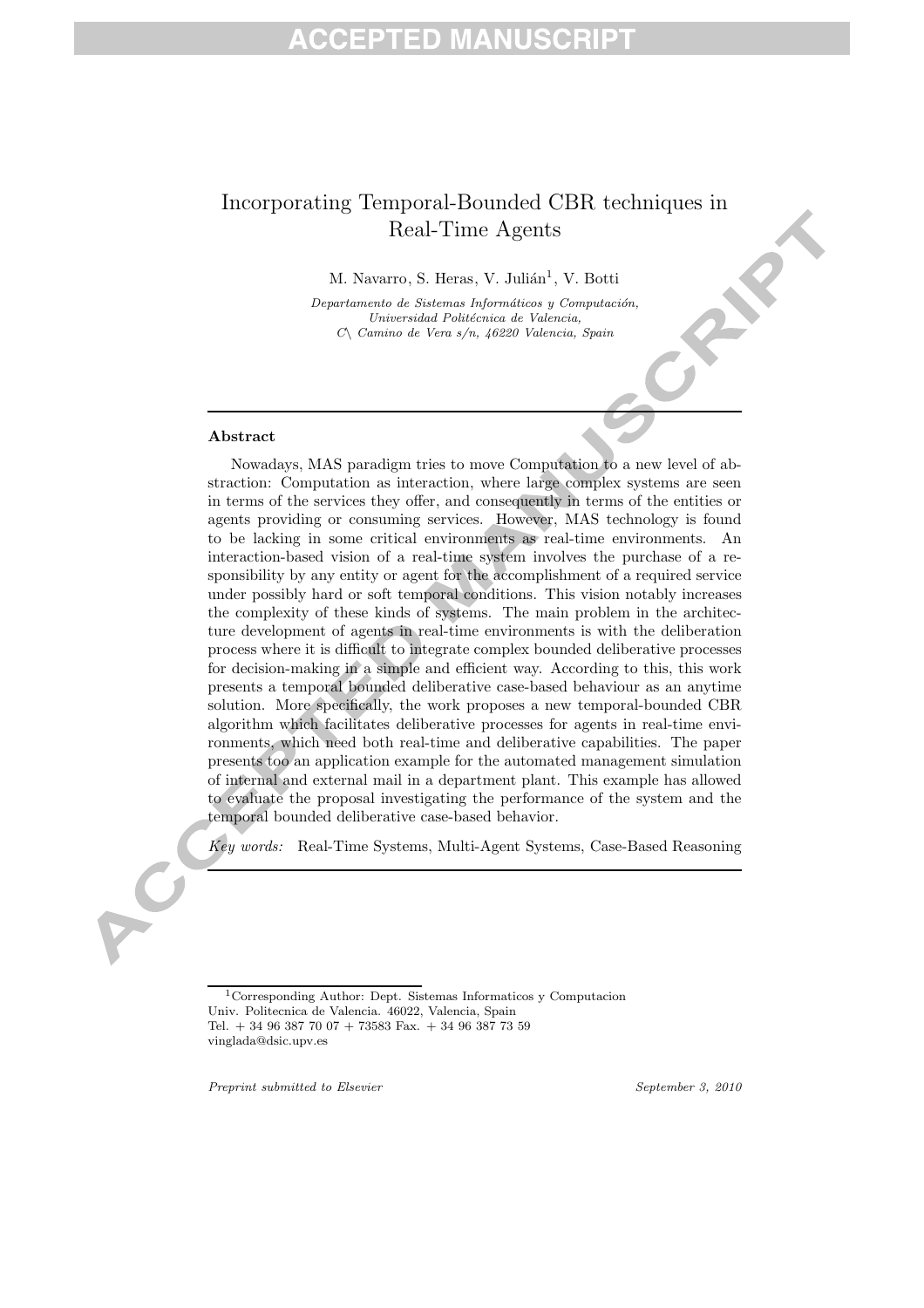#### 1. Motivation

In multi-agent systems (MAS) one of the most important goals is to build systems capable of making decisions in an autonomous and flexible way, where different agents interact forming coalitions or organizations among themselves to achieve their current goals. Based on this idea, the MAS paradigm tries to move Computation to a new level of abstraction: Computation as interaction [1]. Given this approximation, it seems natural to view large complex systems in terms of the services they offer, and consequently in terms of the entities or agents providing or consuming services [2]. This means making a drastic change in the development of large complex systems, where the technology of multi-agent systems has some characteristics that show its potential to support this new paradigm of computation as interaction.

Nevertheless, MAS technology is found to be lacking in some environments. Specifically, the applicability of multi-agent systems to real-time environments needs specific functionalities such as appropriate time management in the communicative processes or time-bounded deliberative processes. Moreover, an interaction-based vision of a system tries to model the system behavior through the invocation of services among the entities of that system. So, the responsibility acquired by any entity or agent for the accomplishment of a required service under possibly hard or soft temporal conditions increases the complexity of these kinds of systems.

These functionalities are not available at the moment. Agents which work in the above-mentioned environments, must fulfil specific restrictions, which implies the need for specific agent architectures. A hypothetical and appropriate agent designed for real-time environments must accomplish its goals, invoking services and related tasks with the added difficulty of temporal restrictions. In accordance with this, a Real-Time Agent  $(RTA)$  can be defined as an agent with temporal restrictions in, at least, one of its responsibilities (goals, services, tasks, ...) [3] [4]. The RTA may have its interactions bounded, and this modification will affect all communication processes in the multi-agent system where the RTA is located.

The main problem in the architecture of a RTA is with the deliberation process. This process probably uses AI techniques as problem-solving methods to compute more intelligent actions. If this is the case, it is difficult to extract the time required, because it can either be unbounded or its variability is very high. If the agent has to operate in a real-time environment, the agent complexity in order to achieve any or all of these features is greatly increased. Thus, in a RTA an efficient integration of high-level, deliberative processes within reactive processes is necessary. When using AI methods, it is necessary to provide techniques that allow their response times to be bounded. These techniques are mainly based on well-known Real-Time Artificial Intelligence System (RTAIS) techniques [5] [6].

Therefore, it would be interesting to integrate complex deliberative processes for decision-making in real-time agents in a simple and efficient way. Some of the most important features of agents are their capabilities: to work autonomously,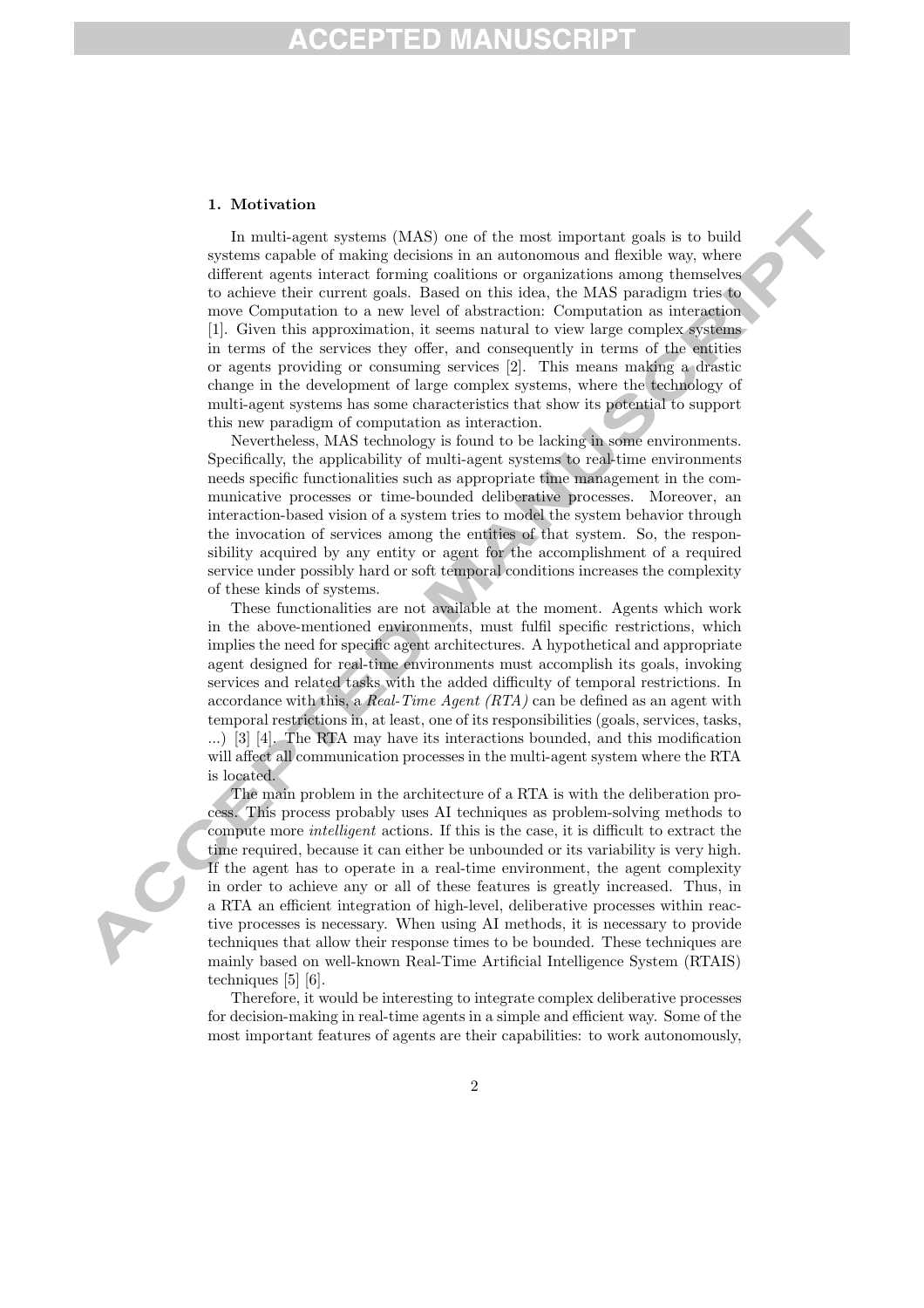to adapt to the environment, to reason, to learn, to predict the future effect of the performed actions and to predict the future behavior of the environment. Intelligent agents may use a lot of reasoning mechanisms to achieve these capabilities. For example, planning techniques [7] or Case-Based Reasoning (CBR) techniques [8]. The applications of CBR to control some aspects of the deliberative process of agents in MAS developed for specific purposes are many [8]. The main assumption in CBR is that similar problems have similar solutions. Therefore, when a CBR system has to solve a new problem, it retrieves precedents from its case-base and adapts their solutions to fit the current situation. This reasoning methodology greatly resembles the way people reason about their experiences. CBR can thus be very suitable applied in agent reasoning, where similar problems should have similar solutions. However, few of the existing approaches cope with the problem of applying CBR as a deliberative engine for agents in MAS with real-time constraints. With this in mind, this work presents a temporal bounded deliberative case-based behaviour as an anytime solution. This approach facilitates deliberative capabilities in a real-time agent, which facilitates the development of hybrid agent architectures with both real-time and deliberative capabilities.

Moreover, a case of study has been implemented in a simulated environment in order to evaluate the proposal. Different experiments have been implemented, basically, investigating the performance of the system and the temporal bounded deliberative case-based behavior. The results show the benefits obtained with the integration of this deliberative behaviour into a real-time agent while maintaining the fulfilment of the critical time restrictions.

The rest of the paper is structured as follows: section 2 presents a study of related work; section 3 focuses on how to incorporate a temporal bounded CBR into a real-time agent; a simulated application example and the analysis of the results obtained is shown in section 4; finally, conclusions are described in section 5.

Cole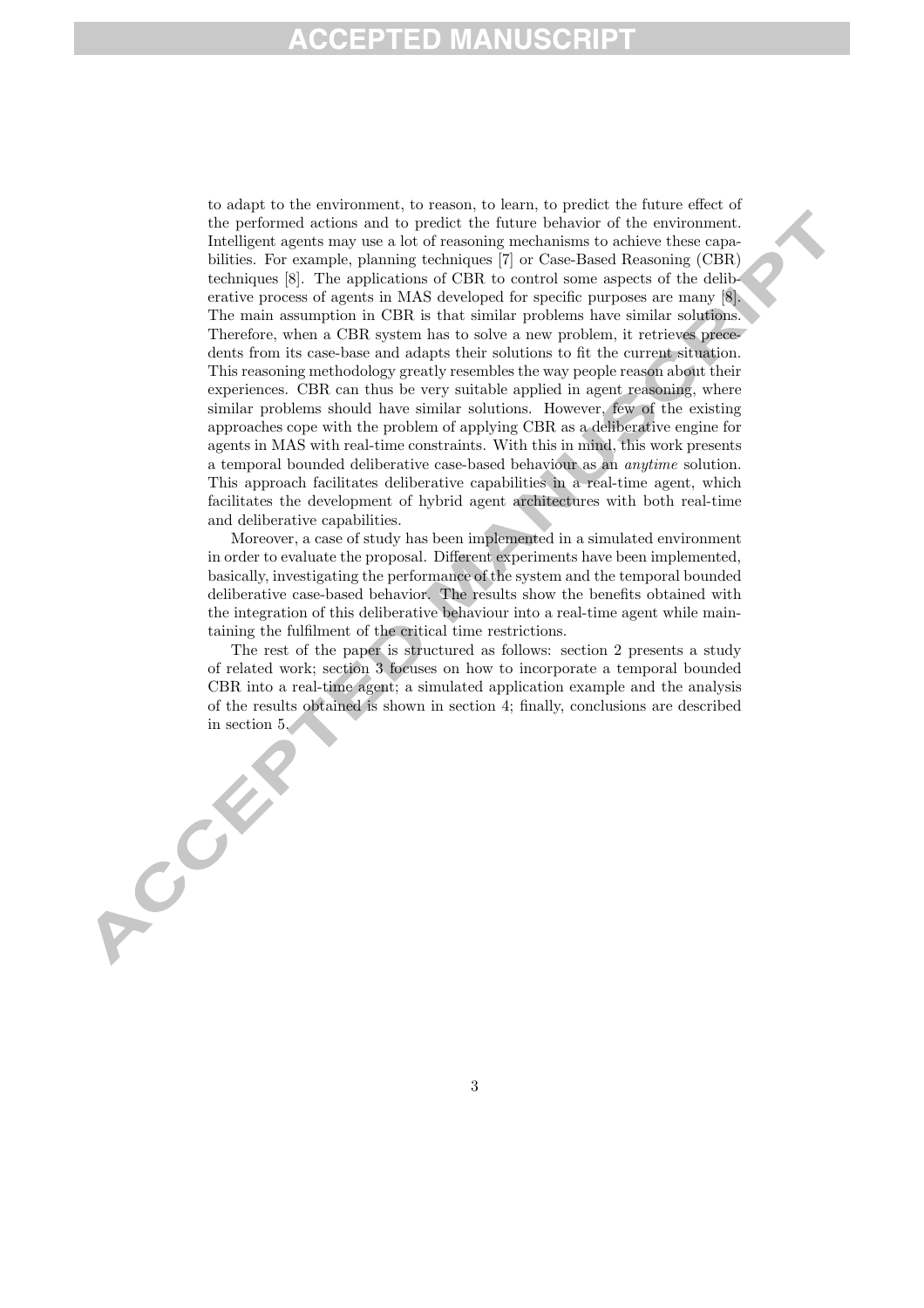# **CCEPTED MANUS**

#### 2. Related Works

This work tries to apply CBR techniques, as a deliberative engine, for agents in MAS with real-time constraints. In accordance with this idea, this section analyses previous works of CBR applications in MAS. Then, previous approaches of agent technology for real-time environments are also studied.

#### 2.1. CBR applications in Agent technology

In AI research, the combination of several AI techniques to cope with specific functionalities in hybrid systems has a long history of successful applications. A CBR system provides agent-based systems with the ability to reason and learn autonomously from the experience of agents. These systems propose solutions for solving a current problem by reusing or adapting other solutions that were applied in similar previous problems. With this aim, the system has a casebase that stores its knowledge about past problems together with the solution applied in each case. The most common architecture of a CBR system is shown in Figure 1. It consists of 4 phases (commonly named as the 4 R's) [8]: the first one is the Retrieval phase, where the most similar cases are retrieved from the case-base; then, in the Reuse phase, those cases are reused to try to solve the new problem at hand; after this, in the Revise phase the solution achieved is revised and adapted to fit the current problem and; finally, in the Retain phase, the new case is stored in the case-base (if this is considered necessary). Thus, the case-base is updated and the system learns from new experiences.

The integration of CBR systems and MAS has been studied taking many different approaches. Therefore, the literature of this scientific area reports research on systems that integrate a CBR engine as a part of the system itself [9], other MAS that provide some or all of their agents with CBR capabilities, or even the development of BDI agents following a CBR methodology [10]. In this section we have focused the review on the second approach, CBR applied to MAS, since it fits better the scope of our paper.

The distributed nature of the data sources in the real world makes it necessary to use decentralised access and control systems. MAS technology fits these requirements perfectly. As pointed out before, CBR provides deliberative agents with reasoning and learning capabilities. Since the 90's, the synergies between MAS and CBR are many, although the approaches differ. One early approach was the development of multi-agent CBR systems, which are MAS with cooperative agents characterised by the distribution of their case-bases and/or certain phases of the CBR cycle between them.

Some examples of multi-agent CBR systems are: the technique called Negotiated Case Retrieval [11], which allows a set of agents to respond to a global request made to the group by looking for the solution in their distributed casebases; the Federated Peer Learning framework [12][13], where the possible cooperation modes between homogeneous agents with learning capabilities were investigated; the Collaborative CBR (CCBR) [14] which allows agents to share problem solving experiences and responsibilities to generate travel route plans that fit the preferences of the user in a territory with an unknown map; the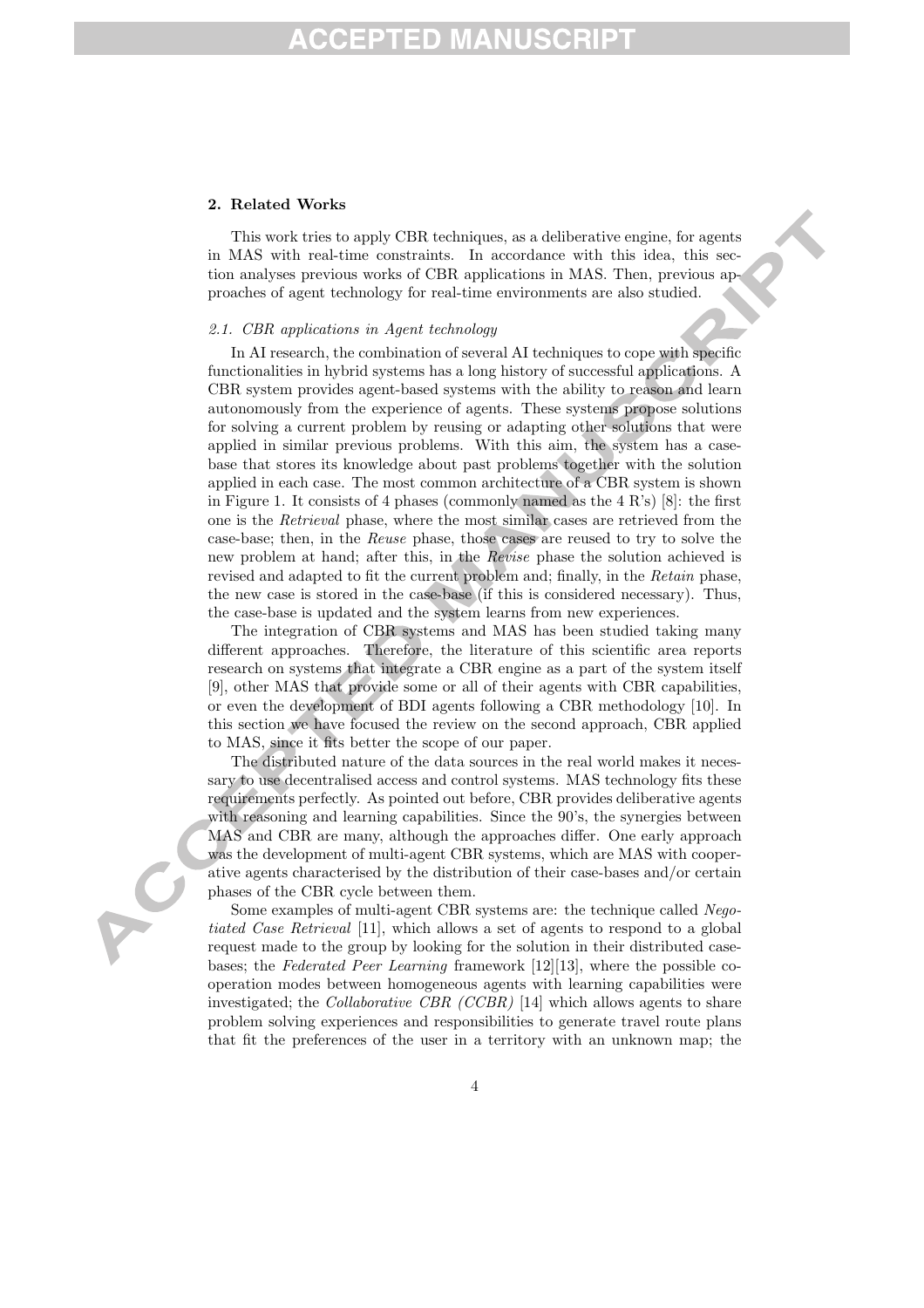

Figure 1: CBR reasoning cycle [8].

 $Multi-CBR (MCBR) [15][16]$ , where several case-bases for solving the same task or different tasks in different environments can co-exist; and finally, a distributed learning methodology that combines individual and cooperative learning in a MAS framework [17]. The latter work was the basis of later research in the area of argumentation in MAS.

The application of CBR to manage argumentation in MAS is an innovative approach that has recently made a significant contribution to the fields of AI and argumentation theory.[18]. In this field, a case-based negotiation model for reflective agents (i.e. agents aware of their temporal and situational context) was designed [19]. In their framework, a set of situated agents that control certain sensors try to track several mobile targets. The aim of the agents is to coordinate their activities and collaborate to track the path to as many targets as possible. Another piece of research in this area is the new case-based selection model called ProCLAIM [20], which extended the architecture of the decision support MAS for the organ donation  $CARREL+$  and the Argumentation Based Multi-Agent Learning (AMAL) framework [21] which features a set of agents that try to solve a classification problem by aggregating their expert knowledge by means of a collaborative deliberation dialogue.

Furthermore, a research area where the integration between CBR and agent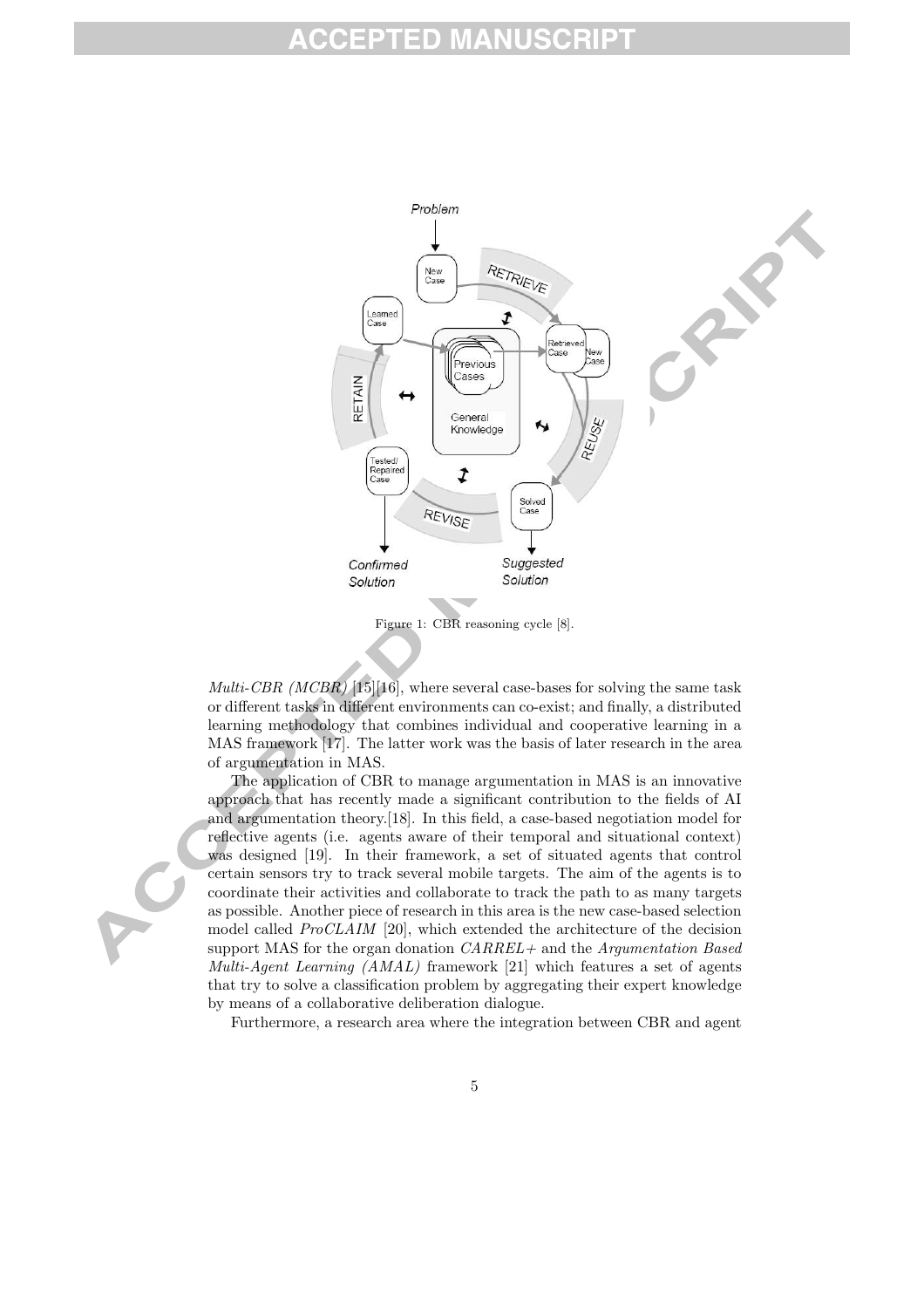techniques has produced a huge amount of successful applications is the robot navigation domain. An important contribution here was a case-based model for managing the ROBOCATS system [22], playing in the Robocup league. This framework considers different types of cases, which are used to manage the goalkeeper position, to select the appropriate team formations and to recognise the different game states. In addition, a case-based approach to model and predict the opponent's movements was also studied. Also, the RUPART system [23] features a hybrid planner for a mobile robot that delivers mail in real-time. This system combines reactive planning (based on behaviours) with deliberative planning (based on cases) to decide the best path to follow (or at least, to specify a generic action to take when there is no similar case to retrieve). Another application of CBR to manage autonomous navigation tasks was proposed in a system for the automatic selection and modification of assemblage parameters [24]. This system replaces the typical manual configuration of the robot navigation parameters and increases the efficiency of the navigation by automatically selecting and adapting the parameters that best fit the robot taskenvironment in real-time. Finally, some important research that applies CBR to a MAS with mobile robots was started with a model that integrated a CBR agent in a multi-agent navigation system to determine if a current situation in the robot environment is similar to a previous one [25]. Therefore, problematic situations can be identified and overcome by taking the proper action to avoid them. Later, this framework gave rise to a system for modeling team playing behavior in the robot soccer domain by using CBR [26].

The case cited above are outstanding examples of systems that join the research efforts and results of both CBR and MAS. In addition, the applications of CBR to control some aspects of the deliberative process of agents in MAS developed for specific purposes are many. Most are not intended to cope with the problem of applying CBR as a deliberative engine for agents in MAS with real-time constraints. In fact, in the systems reviewed, the concept of real time is relative with  $\overline{\text{doing things quickly}}$ . However, in real-time multi-agent systems this concept implies meeting deadlines [4].Therefore, if CBR is applied, the reasoning cycle must observe temporal restrictions.

#### 2.2. Real-Time Agents

The incorporation of artificial intelligence techniques, and more specifically the MAS paradigm, in a real-time environment is justified due to the necessity to provide real-time systems with 'intelligent' capabilities for solving complex problems. In order to do so, Artificial Intelligence (AI) methods are moving towards more realistic domains requiring real-time responses, and real-time systems are moving towards more complex applications requiring intelligent behaviour. To cover this field of research, the Real-Time Artificial Intelligence System (RTAIS) area was created. The RTAIS is a system that must accomplish complex and critical processes in what is probably a dynamic environment with temporal restrictions by using AI techniques. A broader definition of RTAIS can be found in [5], [27] and [28].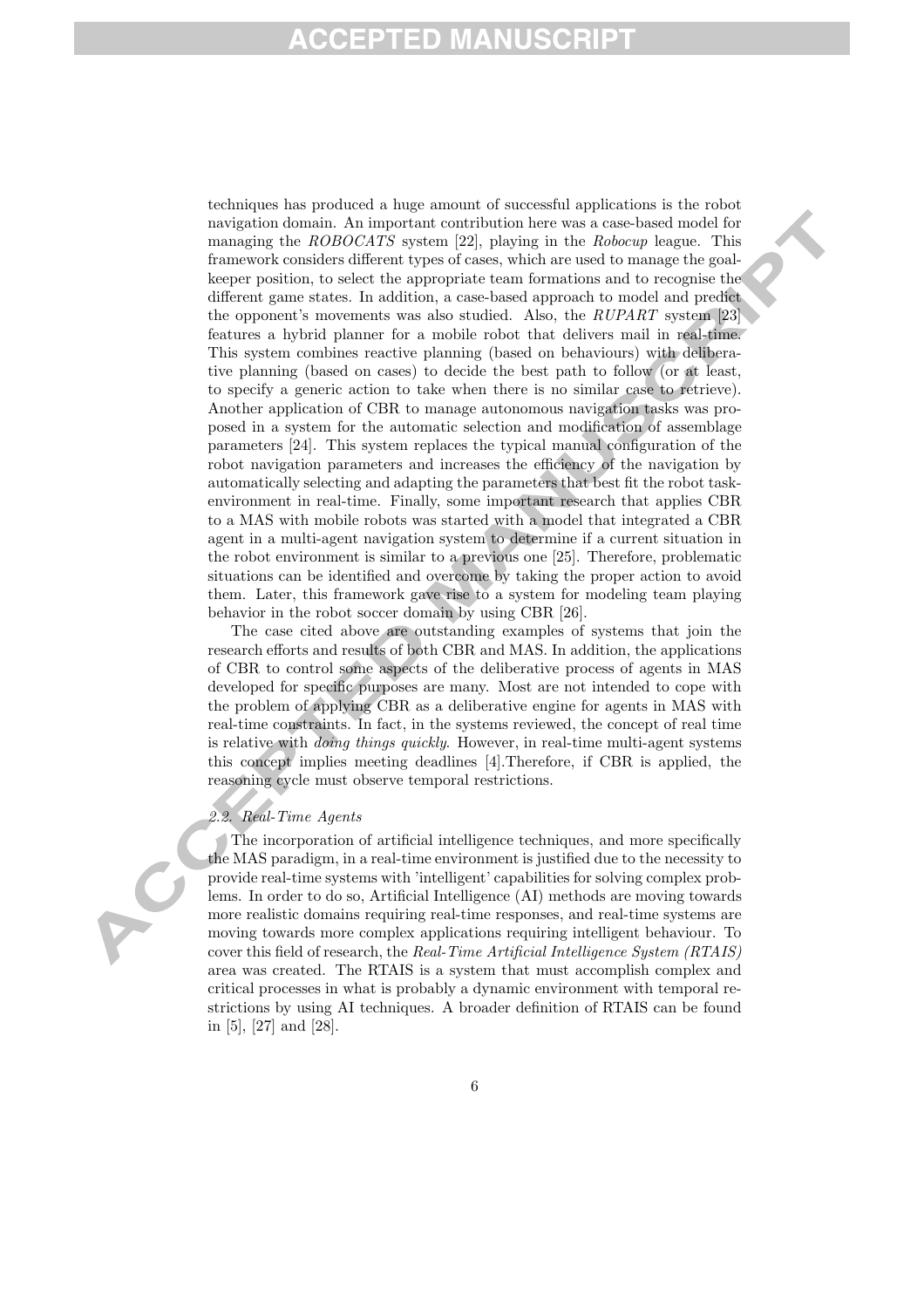# **CEPTED MANUS**

Different approaches have been proposed for adapting AI techniques to realtime requirements. The main works are aimed at dealing with:

- The modification of traditional AI algorithms to improve their predictability.
- AI software architectures suitable for real time operations.
- The modification of traditional scheduling policies in real-time systems to adapt to the use of less predictable algorithms.

Previous approaches to RTAIS can be found in the literature. Anytime algorithms [29] and approximate processing [5] are the most promising algorithms. One line of research in RTAI has been to build large applications or architectures that embody real-time concerns in many components [5], such as Guardian [30] and Phoenix [31].

Another example is SA-CIRCA (Self-Adaptive Cooperative Intelligent Real-Time Control Architecture), proposed by Musliner et al. [32]. This architecture is an evolution of the classic CIRCA architecture. CIRCA architecture is composed of two independent systems: a planner in charge of creating plans that fulfill the temporal constraints, and a real-time system that executes them. A new component called Adaptative Mission Planner(AMP) is added in SA-CIRCA. This component gives the reasoning and auto-adaption capacity. One of the problems of this architecture is its limited reactivity. The system is only capable of recognizing a limited number of simultaneous threats and if the limit is exceeded, system integrity is compromised.

In the RTAIS research area, a Real-Time Agent (RTA) can be defined as an agent with temporal restrictions [33]. In these agents, it is necessary to take temporal correctness into account, which is expressed by means of a set of temporal restrictions that are imposed by the environment. The RTA must, therefore, ensure the fulfilment of such temporal restrictions. The RTAIS literature reports works that are aimed at developing mechanisms to support real-time agents. Several architectures have been proposed for real-time agents, as well as research in scheduling agent tasks within the architecture. Much of the realtime agent scheduling work relies on the assumption that in order to perform a task, an agent or set of agents may have multiple ways of solving the same problem, each with varying time requirements to compute the result, and with a variation in the quality of the results produced. Typically, the more time available to solve the problem, the higher the quality of the result. This becomes very useful in real-time agent scheduling because it allows for a trade-off between the quality of the result and the amount of time required in order to meet specified time constraints. Garvey et al. in [34] presents a design-to-time scheduling algorithm for incremental decision-making that provides a hierarchical abstraction of the problem solving processes, which describe alternative methods for solving a specific goal depending on the amount of time available. This algorithm is extended in [35] to develop a more general model that can take into account any scheduling criteria, such as time, cost, and quality, and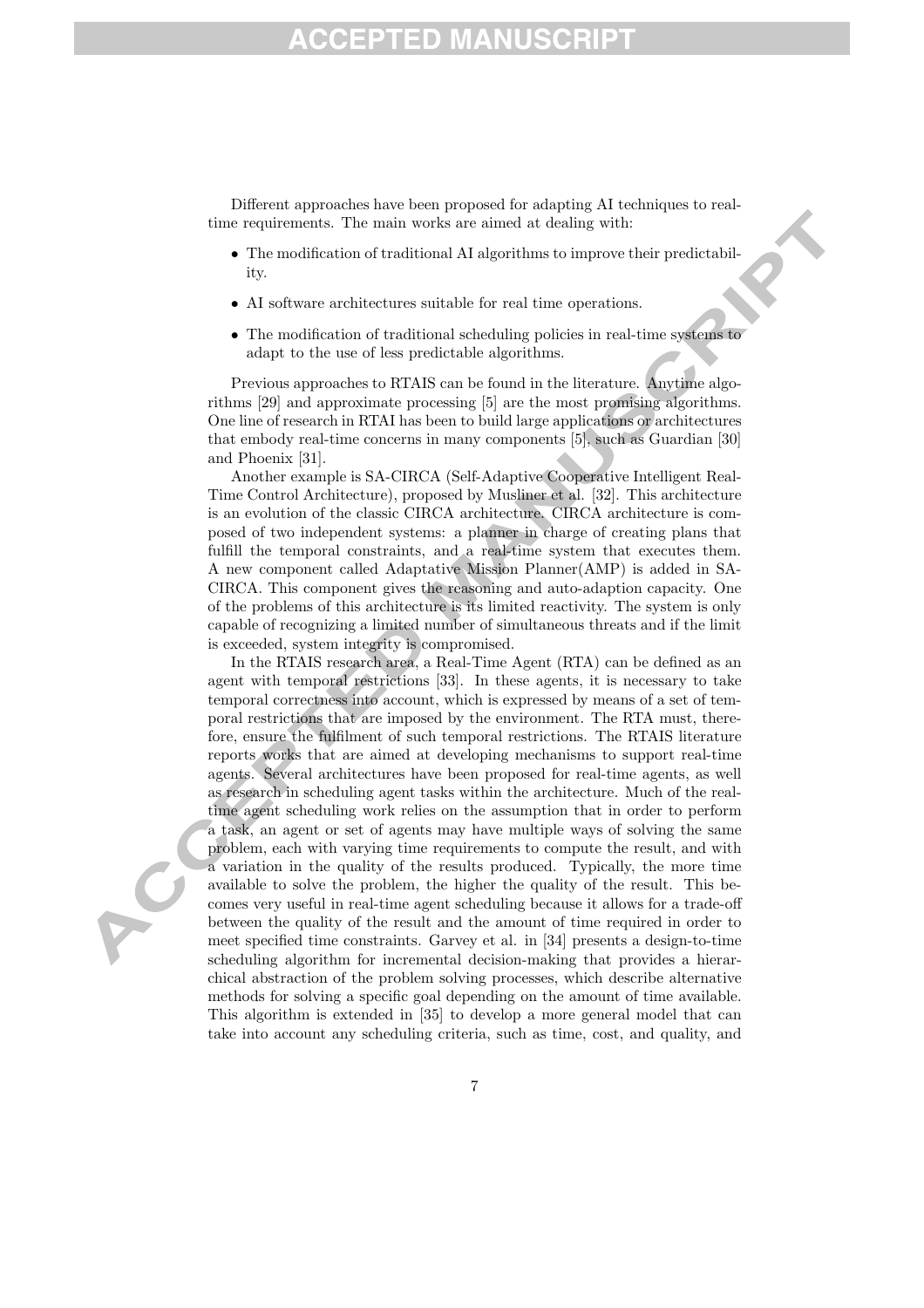it can use uncertainty as part of the decision-making process. An example of the use of the design-to-criteria model is the DECAF architecture [36] which incorporates scheduling algorithms based on this model.

The ObjectAgent Architecture is another example of real-time agents. This architecture, developed by Pinceton Satellites in 2001 [37], is used to control little mono-function satellites launched. These satellites work together as a unique satellite with multiple functions. Each mini-satellite is identified by an agent with its temporal restrictions. This architecture supports real-time communication, while the net topology is known and predictable. To do so, ObjectAgent has a special agent, called Postoffice, which is in charge of distribute messages among the agents. If the Postoffice is statically located, the time needed to send a message through the network is predictable. Unfortunately, this assumption is only true for very specific networks (CAN networks, inter-satellite laser links, etc. ...). Thus, if this platform were extrapolated to common network media (Ethernet, serial, wifi, etc ...), this feature would be lost.

DiPippo et al. [38] [39] presents a Real-Time Multi-Agent system (RT-MAS) based in RT-Corba [40]. The operation of this system is based on CORBA, but here the client and server have real-time features. For example, a server can register in the Scheduling Service a task whose parameters are a deadline and service quality. Then when a client requests the task, the Scheduling Service and the real-time component select a server using the scheduler algorithm -more specifically EDF algorithm- and provide the client with the information about which server is the most appropriate to fulfil the task. This RT-MAS provides a Middleware that works as a multi-agent platform taking into account the system temporal constraints. The communication among agents is implemented using KQML with an extension where the temporal restrictions and the service quality parameter can be reflected. However, this approach to the real-time multi-agent system has some problems. On one hand, the time that the Scheduling Service needs to deliberate is unknown and, on the other hand, the communication process is temporally unbounded, and therefore, unpredictable.

Another example of Real-Time Agent is presented by Prouskas et al. in [41]. They define time-aware agents as agents capable of operating in two temporal dimensions: agent-agent and human-agent, seamlessly combining the predictability and reliability of small-scale real-time exchanges with the fuzzy temporal requirements of large-scale human interactions. Time-aware agent systems deal with an amalgam of hard, soft, human and non-real-time interactions, reason about the temporal constraints placed on the system by each type of interaction, make transformations between themselves and co-ordinate (schedule) activities seamlessly irrespective of their constituent constraints. An architecture where these time-aware agents can exist and work towards achieving their goals has been developed and tested by using a prototype implementation named TARA, implemented in the Agent Process Interaction Language (April) [42].

In addition, the ARTIS agent specifically designed to develop Real-Time Systems was also presented [6]. An ARTIS agent is an agent able to operate in distributed real-time domains. The ARTIS architecture is an extension of the blackboard model [43], which has been adapted to work in hard real-time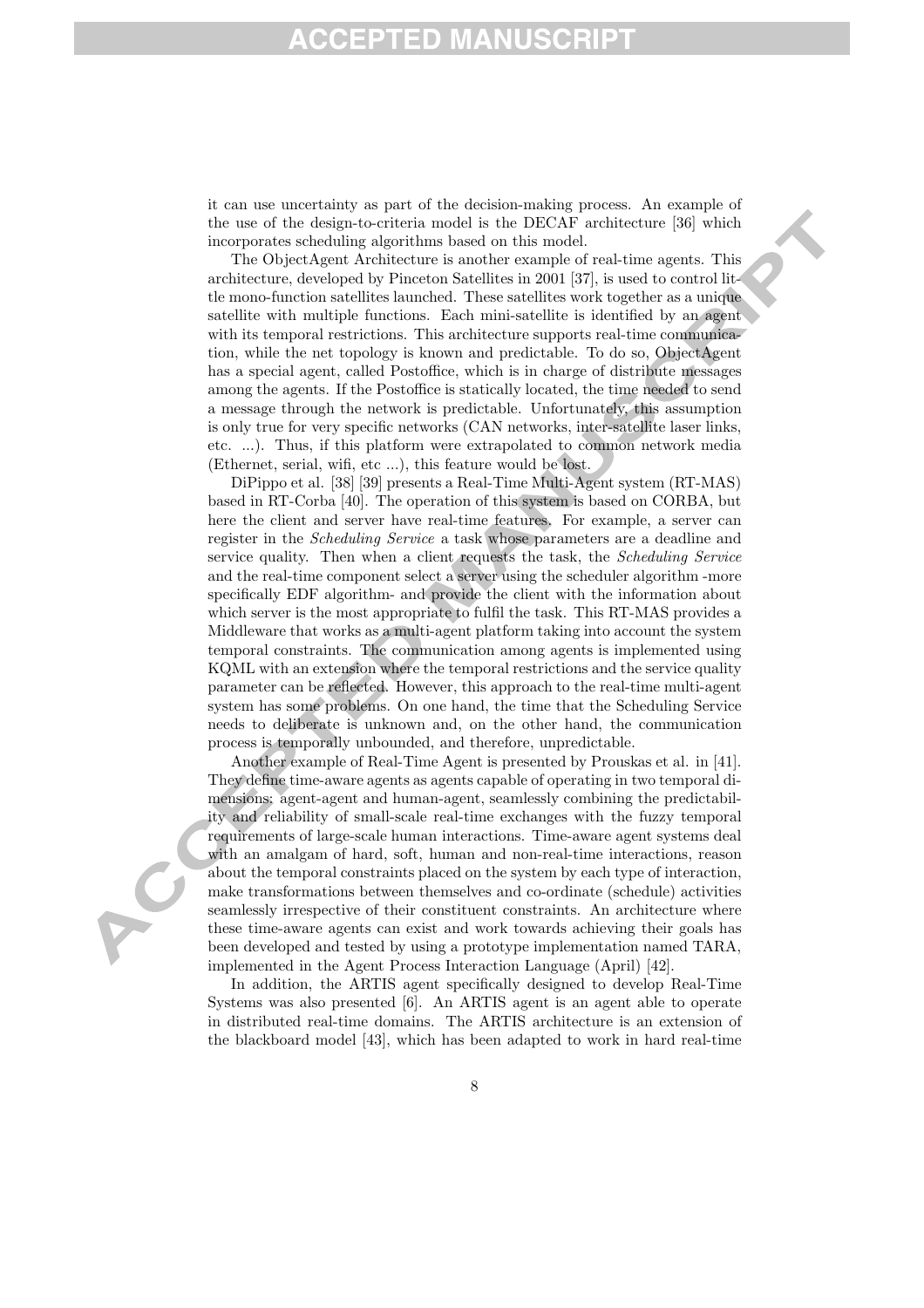environments. This architecture includes the use of well-known RTAIS techniques. This approach guarantees reacting on the environment in a dynamic and flexible way. It incorporates all of the necessary aspects that the agency features provide a software system, including social aspects, but adapted to hard real-time environments. The ARTIS agent incorporates a control module that is responsible for the real-time execution of the tasks of the agent. This module is the component in charge of controlling how and when the different components of the ARTIS agent are executed. In order to manage the communication processes within other agents, the ARTIS agent has been extended with a communication module (CoMo) [3]. On the other hand, the execution of the reflex components (the components with critical temporal restrictions) is controlled by a sub-module of the control integrated within a Real-Time Operating System. According to these features, the ARTIS agent architecture guarantees an agent response that satisfies all of the critical temporal restrictions of the system. Its capacities for problem-solving, for adaptability and for proactivity help to provide a good enough response for the current environment status. Its critical timing requirements are 100% guaranteed by means of an off-line schedulability analysis. The main problems of this proposal are the lack of complex reasoning capabilities in ARTIS agents and the complexity of the design and implementation processes, which makes the use of this proposal very difficult.

Finally, SIMBA architecture allows the development of multi-agent systems which work properly in social real-time domains [3]. The SIMBA architecture allows the development of different related agents for hard real-time environments. The SIMBA system is mainly formed of a set of ARTIS agents with probably critical temporal restrictions. This set of agents controls the subsystem of the real-time environment with hard critical constraints. Additionally, the system may integrate different types of agents, which cover other non-critical activities in the system. For this reason, SIMBA must be able to incorporate heterogeneous agents using standard agent-interaction processes. The main problem of this proposal is the integration of non-critical agents with critical agents and the employment of specific, and sometimes complicated, communication and model languages.

Studied approaches have shown the utility of using CBR techniques as a deliberative engine for agents in MAS. Moreover, real-time agents have been shown to be an interesting research area where different approaches have tried to apply the MAS paradigm in real-time environments. Approaches in this area can be found in [44] and [45]. Nevertheless, the employment of a temporal bounded CBR in the agent deliberation process is still an open topic.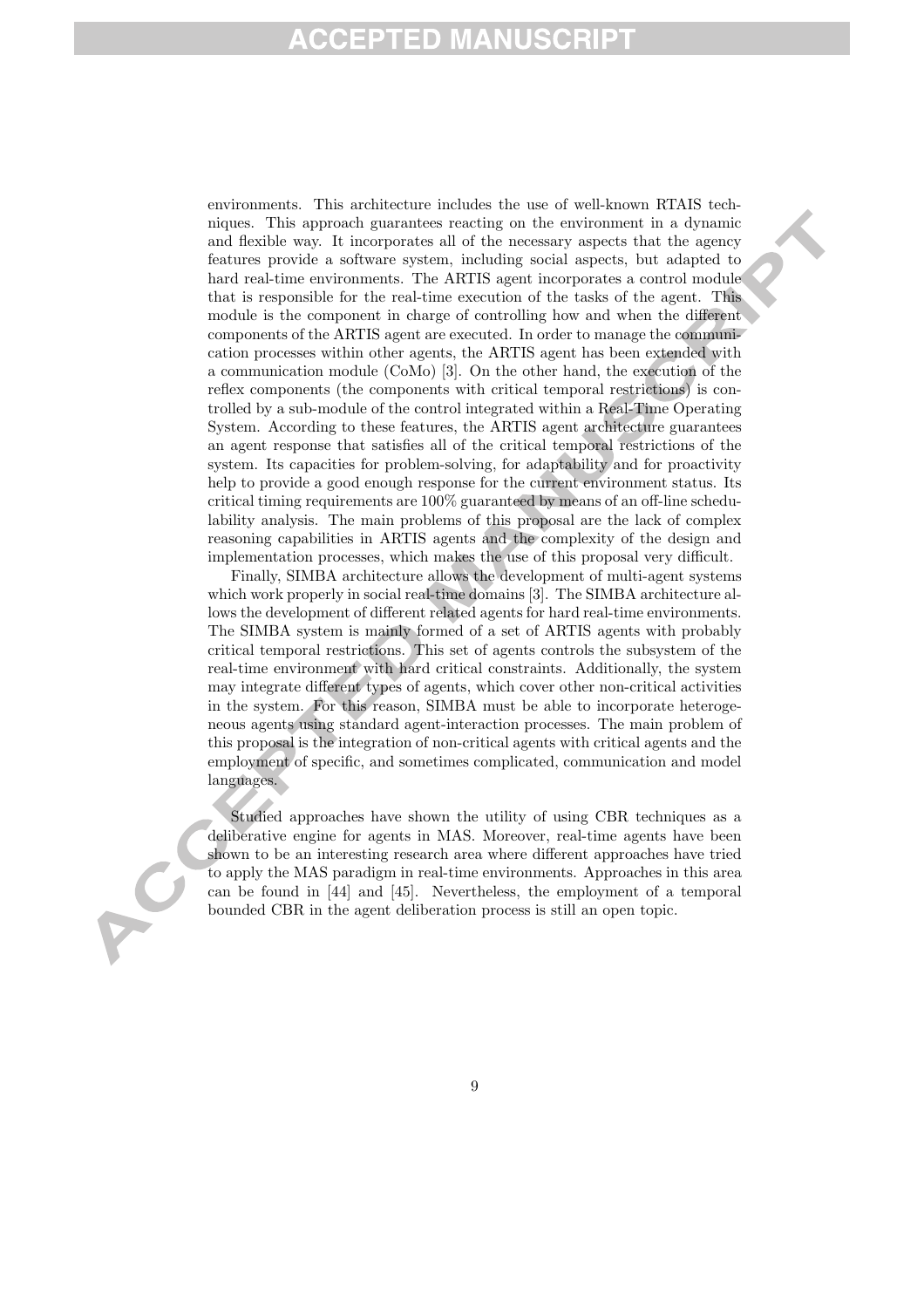#### 3. Temporal bounding agent reasoning

Problems to be solved by a real-time agent must be complex problems which need real-time responses. According to Knowledge Engineering,these kinds of problems require the use of knowledge-intensive (KI) tasks but with an added complexity due to their hard or soft temporal constraints. KI tasks have been traditionally studied and classified, mainly according to Newell's Taxonomy [46]. There are different works that try to classify KI tasks to facilitate their development [47] [48] [49]. The latter is one of the most widely employed, since it covers the different types of tasks traditionally addressed by the AI community. This task model identifies two main classes of KI tasks: analysis tasks and synthesis tasks. The main difference between them is that the first works with an existing system, while the goal of the second one is to build the system itself. That is, the system does not exist and it is the result of the execution of the synthesis task.

The Analysis tasks can be classified into five sub-classes: Classification, Valuation, Monitoring, Diagnostic and Prediction. On the other hand, Synthesis tasks are divided into: Design, Planning, Assignation and Scheduling.

Different AI techniques has been employed trying to implement these tasks with better or worse outcomes. In problem solving terms, the world is often a repetitive and regular place. Similar problems tend to recur and require similar solutions. Case-based reasoning techniques attempt to exploit this repetitiveness and regularity by leveraging past problem solving experience - in the form of concrete problem solving cases - when it comes to solving new problems. In short, a case-based reasoner solves new problems by adapting solutions that were used to solve old problems [50]. Taking this idea into account, CBR techniques have been used to solve both Analysis and Synthesis tasks.

- Analysis Tasks: Where an object or event must be matched with another object in a library from which an answer can be inferred. These tasks are easy to implement because they are in accordance with the CBR cycle, with cases that tend to be easier to perform and recover.
- Synthesis Tasks: These tasks are used in the domains of design or planning to try to simplify the creative process. The final plan or design is produced by the adjustment of plans or designs stored in the case-base. Design, planning an configuration tasks are some examples of the synthesis tasks.

In both analytical and synthetical approaches, the literature of CBR reports many successful applications. Thus, CBR has coped with analytic tasks in systems devoted to prediction [51][52], fault [53][54] and medical diagnosis [55], legal reasoning [56], mediation [57], negotiation [58][19], tutoring [59] and customer service support [60][61]. In addition, CBR systems have also tackled synthetic tasks in systems that work in the domains of design [62][63], planning [64] and configuration [65].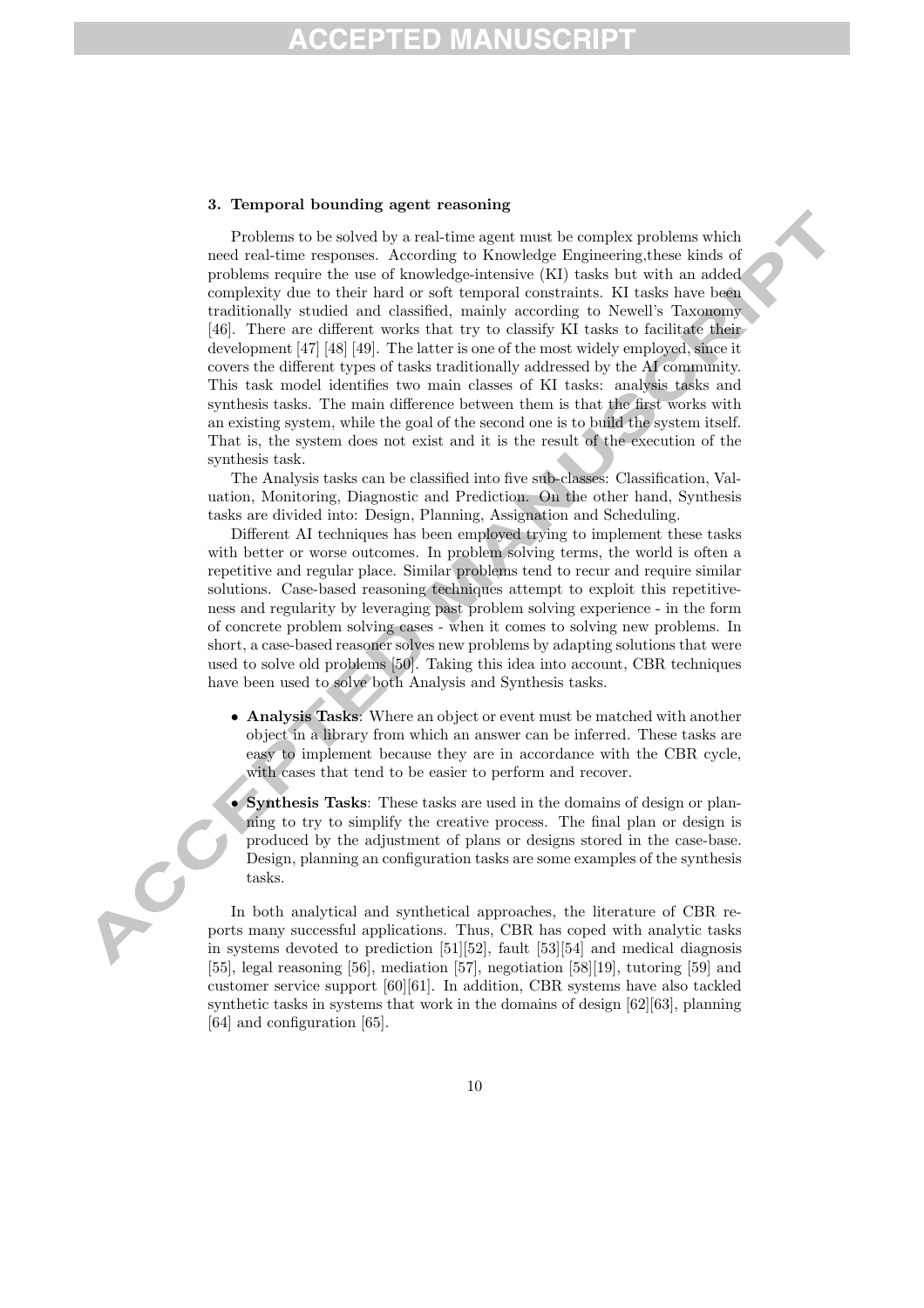However, if we want to use CBR techniques as a reasoning mechanism in real-time agents, it is necessary to adapt these techniques to be executed guaranteeing real-time constraints. The following section explains how to develop temporal bounded CBR-based techniques to be integrated into a real-time agent architecture. This approach will allow for a more efficient execution time management, according to the agent's goals.

#### 3.1. Designing a Temporal Bounded CBR

CBR systems are highly dependent on their application domain. Therefore, designing a general CBR model that might be suitable for any type of real-time domain (hard or soft) is, to date, unattainable. In real-time environments, the CBR phases must be temporally bounded to ensure that solutions are produced on time. In this section, we present some guidelines with the minimum requirements to be taken into account to implement a CBR method in real-time environments.



Figure 2: Temporal Bounded CBR cycle.

As a first step, we propose a modification of the classic CBR cycle in order to adapt it to be applied in real-time domains. Figure 2 shows a graphical representation of our approach. Firstly, we group the four reasoning phases that implement the cognitive task of the real-time agent into two stages defined as: the learning stage, which consists of the revise and retain phases and the deliberative stage, which includes the retrieve and reuse phases. Both phases will have their own execution time scheduled. Therefore, the designer can choose to either assign more time to the deliberative stage or keep more time for the learning stage (and thus, design agents that are more sensitive to updates). These new CBR stages must be designed as an anytime algorithm [29], where the process is iterative and each iteration is time-bounded and may improve the final response.

In accordance with this, the operation of our Time Bounded CBR cycle (TB-CBR) is the following. Firstly, the main difference that can be observed between the classic CBR cycle and the TB-CBR cycle is the starting phase. Our realtime application domain and the restricted size of the case-base (as explained in the following sections) gives rise to the need to keep the case-base as up to date as possible. Commonly, recent changes in the case-base will affect the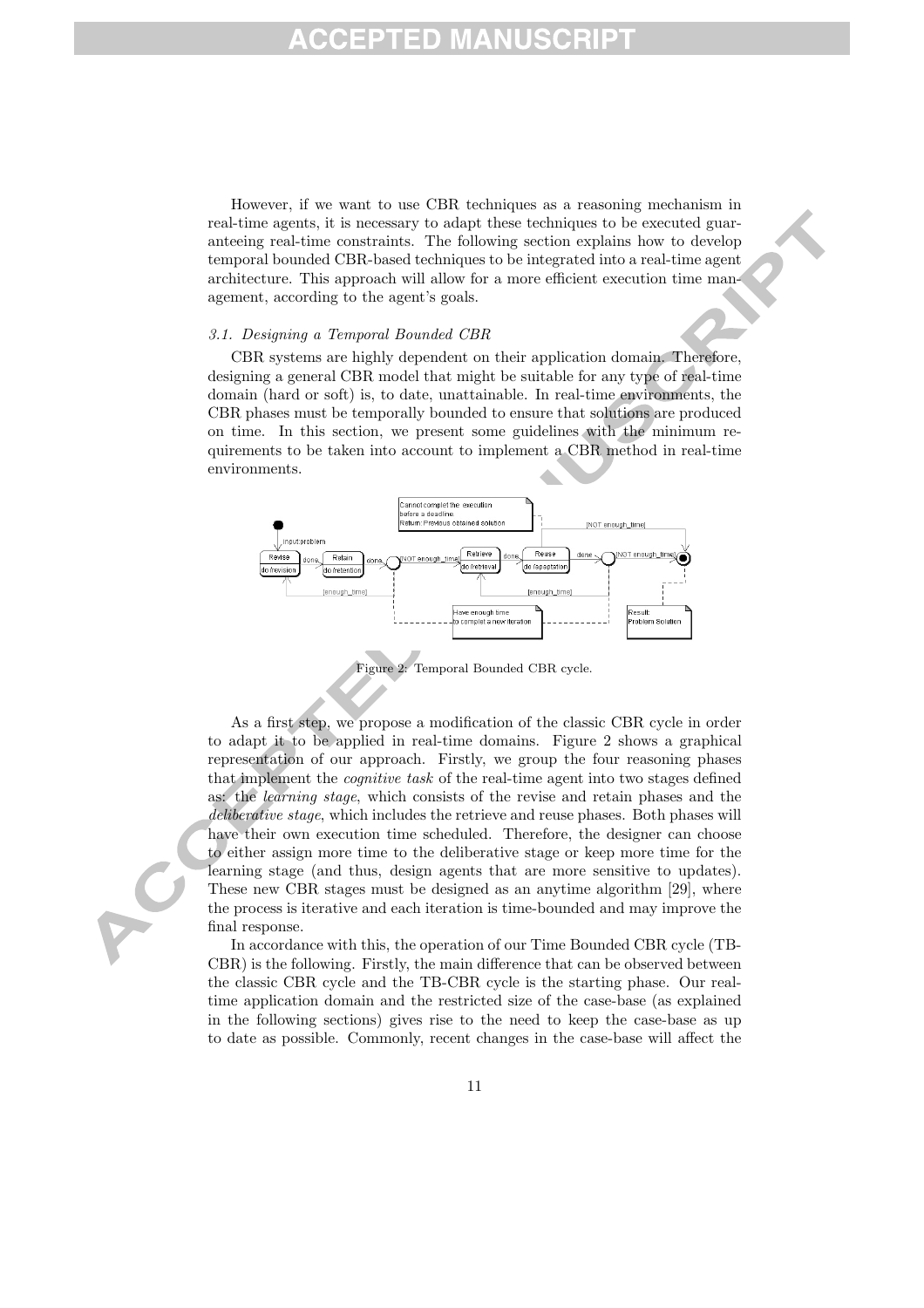potential solution that the CBR cycle is able to provide for a current problem. Therefore, the TB-CBR cycle starts at the learning stage, checking if there are previous cases waiting to be revised and possibly stored in the case-base. In our model, the solutions provided at the end of the deliberative stage will be stored in a solution list while a feedback about their utility is received. When each new CBR cycle begins, this list is accessed and while there is enough time, the learning stage of those cases whose solution feedback has been recently received is executed. If the list is empty, this process is omitted.

After this, the deliberative stage is executed. Thus, the retrieval algorithm is used to search the case-base and retrieve a case that is similar to the current case (i.e. the one that characterizes the problem to be solved). Each time a similar case is found, it is sent to the reuse phase where it is transformed into a suitable solution for the current problem by using a *reuse* algorithm. Therefore, at the end of each iteration of the deliberative stage, the TB-CBR method is able to provide a solution for the problem at hand, although this solution can be improved in following iterations if the deliberative stage has enough time to perform them.

Hence, the temporal cost of executing the *cognitive task* is greater than or equal to the sum of the execution times of the learning and deliberative stages (as shown in equation 1):

$$
t_{cognitiveTask} \geq t_{learning} + t_{deliberative}
$$
  
\n
$$
t_{learning} \geq (t_{rewise} + t_{retain}) * n
$$
  
\n
$$
t_{deliberative} \geq (t_{retrieve} + t_{reuse}) * m
$$
  
\n(1)

where  $t_{learning}$  and  $t_{deliberative}$  are the total execution time of the learning and deliberative stages;  $t_x$  is the execution time of the phase x and n and m are the number of iterations of the learning and deliberative stages respectively.

According to this temporal restriction, a first view of the TB-CBR algorithm can be seen in Algorithm 1. This algorithm can be launched when the real-time agent considers it appropriate and there is enough time for it to be executed. The real-time agent indicates to the TB-CBR the maximum time  $(t_{max},$  where  $t_{max} \geq t_{cognitiveTask}$ ) that it has available to complete its execution cycle. The time  $t_{max}$  must be divided between the learning and the deliberative stages to guarantee the execution of each stage. The  $timeManager(t_{max})$  function is in charge of completing this task. Using this function the designer must specify how the real-time agent acts in the environment. The designer can assign more time to the learning stage if it desires a real-time agent with greater capacity to learn. On the contrary, the function can allocate more time to the deliberation stage. Regardless of the type of agent, the  $timeManager$  function should allow sufficient time for the deliberative stage to ensure a minimal answer.

The first phase of the algorithm executes the learning stage. This stage is executed only if the real-time agent has the solutions of previous executions stored in the *solutionQueue*. The solutions are stored just after the end of the deliberative stage. The deliberative stage is only launched if the real-time agent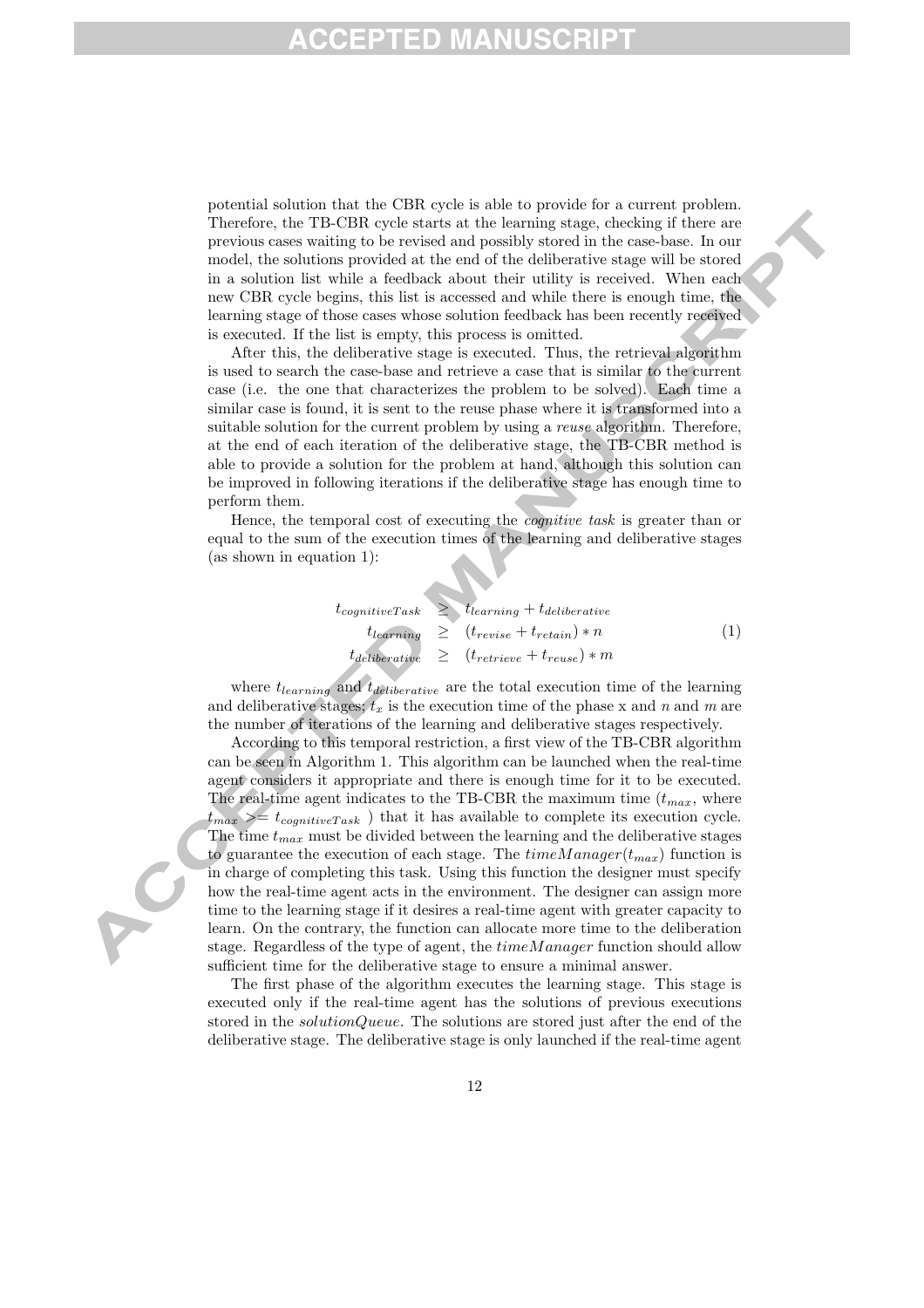has a problem to solve in the *problemQueue*. This configuration allows the agent to launch the TB-CBR in order to only learn (no solution is needed and the agent has enough time to reason about previous decisions), only deliberate (there are no previous solutions to consider and there is a new problem to solve) or both.

#### Input:  $t_{max}$

1  $(t_{learning}, t_{deliberative}) \longleftarrow$  timeManager( $t_{max}$ ) 2 if solutionQueue  $\neq \emptyset$  then **3** {Learning stage}<sup> $\leq t_{learning}$ </sup> 4 end 5 if problemQueue  $\neq \emptyset$  then 6 {Deliberative stage}<sup> $\leq t_{deliberative}$ </sup> 7 end

Algorithm 1: Abstract TB-CBR algorithm

This section explains how to adapt each CBR phase to meet the real-time constraints of a RTAIS.

#### 3.1.1. Data Format

The design decision about the data structure of the case-base and the different algorithms that implement each CBR phase are important factors for determining the execution time of the CBR cycle. The number of cases in the case-base is another parameter that affects the temporal cost of the retrieval and retain phases. Thus, a maximum number of cases in the case-base must be defined by the designer. Note that, usually, the temporal cost of the algorithms that implement these phases depends on this number.

For instance, let us assume that the designer chooses a hash table as a data structure for the case-base. This table is a data structure that associates keys to specific values. Search is the main operation that it supports in an efficient way: it allows access to elements (e.g. phone and address) by using a hash function to transform a generated key (e.g. owner name or account) to a hash number that is used to locate the desired value. The average time to make searches in hash tables is constant and defined as  $O(n)$  in the worst case. Therefore, if the cases are stored as entries in a hash table the maximum time to look for a case depends on the number of cases in the table (i.e. O(♯cases)). Similarly, if the case-base is structured as an auto-balanced binary tree the search time in the case-base in the worst case would be O(log n).

In any case, the retrieval and retention time can be reduced by using an indexing algorithm. These algorithms organize the case-base by selecting a specific feature (or set of features) from the cases, grouping together those cases that share the same values for these features. This reduces the cost of the search for similar cases (for retrieval or previous to the introduction of new cases in the case-base) to a specific set of cases with the same index as the current case [66] [67] [68].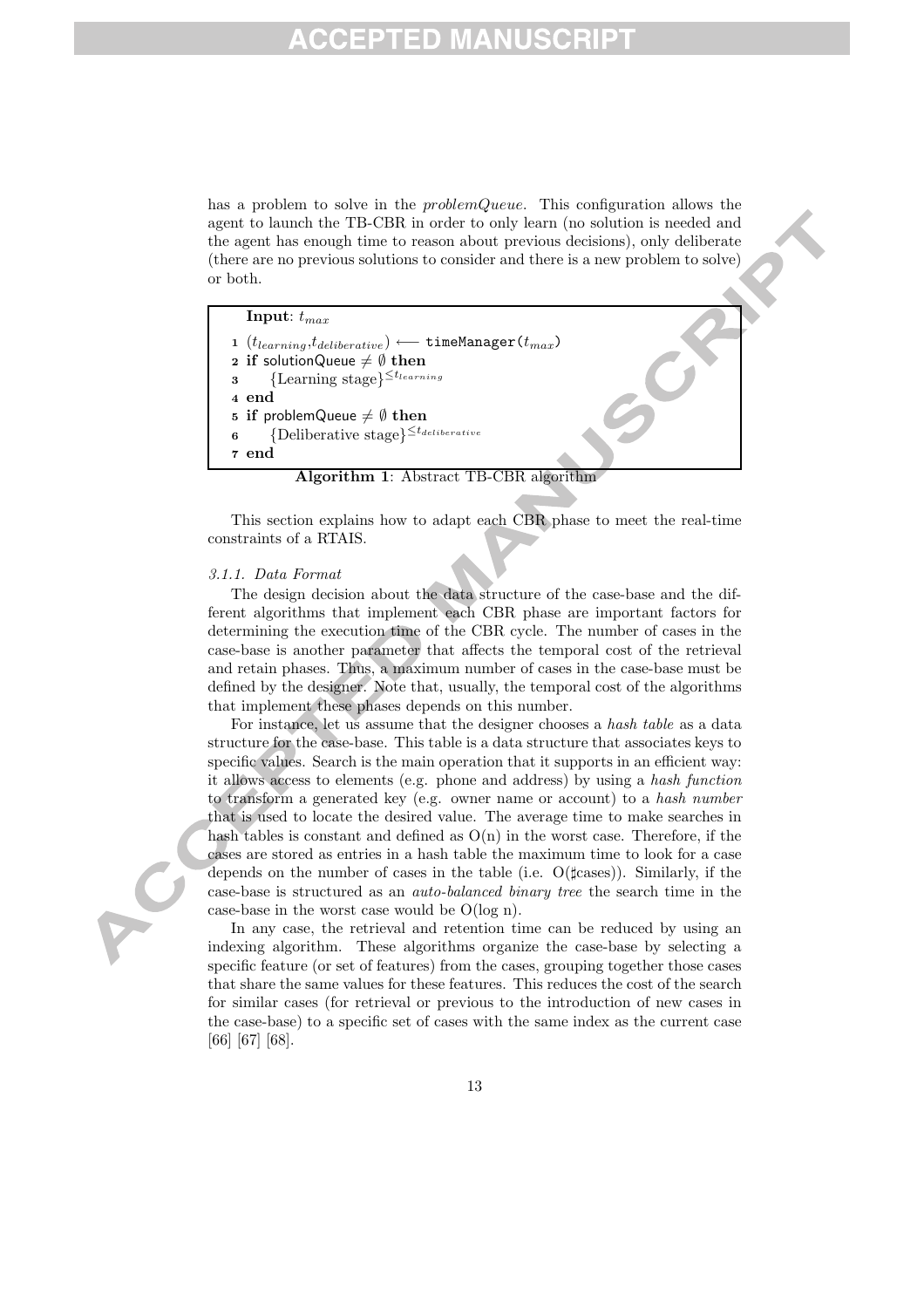#### 3.1.2. Retrieve Phase

In the retrieve phase the retrieval algorithm is executed to find a case that is similar to the current problem in the case-base. In order to bound the temporal cost of the algorithm and to ensure the adequate temporal control of this phase, the execution time of the algorithm is approximated to its worst-case execution time (WCET). Thus, the temporal cost of the execution of this algorithm will never exceed the WCET. Since WCET depends on the structure of the casebase and its number of cases, the designer must calculate this WCET and use this time to estimate the time needed to execute an iteration of the retrieval algorithm.

#### $t_{retrieve} = WGET(f_{retrieval}(currentCase, case - base))$  (2)

The execution of the retrieval algorithm will provide a unique case similar to the current problem (if it exists in the case-base). This result is used as input for the reuse phase. However, in the following iterations of the deliberative stage more similar cases can be retrieved with the intention of providing a more accurate solution for the problem. This functionality must be done in the proposed TB-CBR algorithm by means of the *adaptProblem* function, where the problem is adapted to a correct format, and by the search function, which searches similar cases in the case-base.

#### 3.1.3. Reuse Phase

In this phase, the selected case obtained from the retrieve phase is adapted to be used as a potential solution for the current problem. Thus, this case is stored in a list of selected cases. Each time the reuse phase is launched, the adaptation algorithm searches this list and produces a solution by adapting a single case or a set of cases to fit the context of the current problem to be solved. Therefore, the execution time of this algorithm depends on the number of cases that the algorithm is working with.

$$
t_{reuse} = \begin{cases} \ WCEPT(f_{adaptation}(firstCase)) \\ \qquad f_{adaptation}(listOfCases) \end{cases} \tag{3}
$$

As shown in equation 3, to guarantee that the RTA assigns enough time to execute the cognitive task, the designer must know the WCET to execute the adaptation algorithm in the first iteration (with one case). Thus, the RTA can estimate if the deliberative stage can be completed and provide at least one solution. In order to control the execution time of the adaptation algorithm in subsequent iterations, the RTA must be able to stop the execution of the algorithm if it realises that the time assigned to complete the deliberative stage will be exceeded. Then, the RTA provides the best solution among the solutions completed in previous iterations. This solution is stored in a list of solutions to be verified in the learning stage. This phase is implemented in the TB-CBR algorithm by means of the adaptSolution function.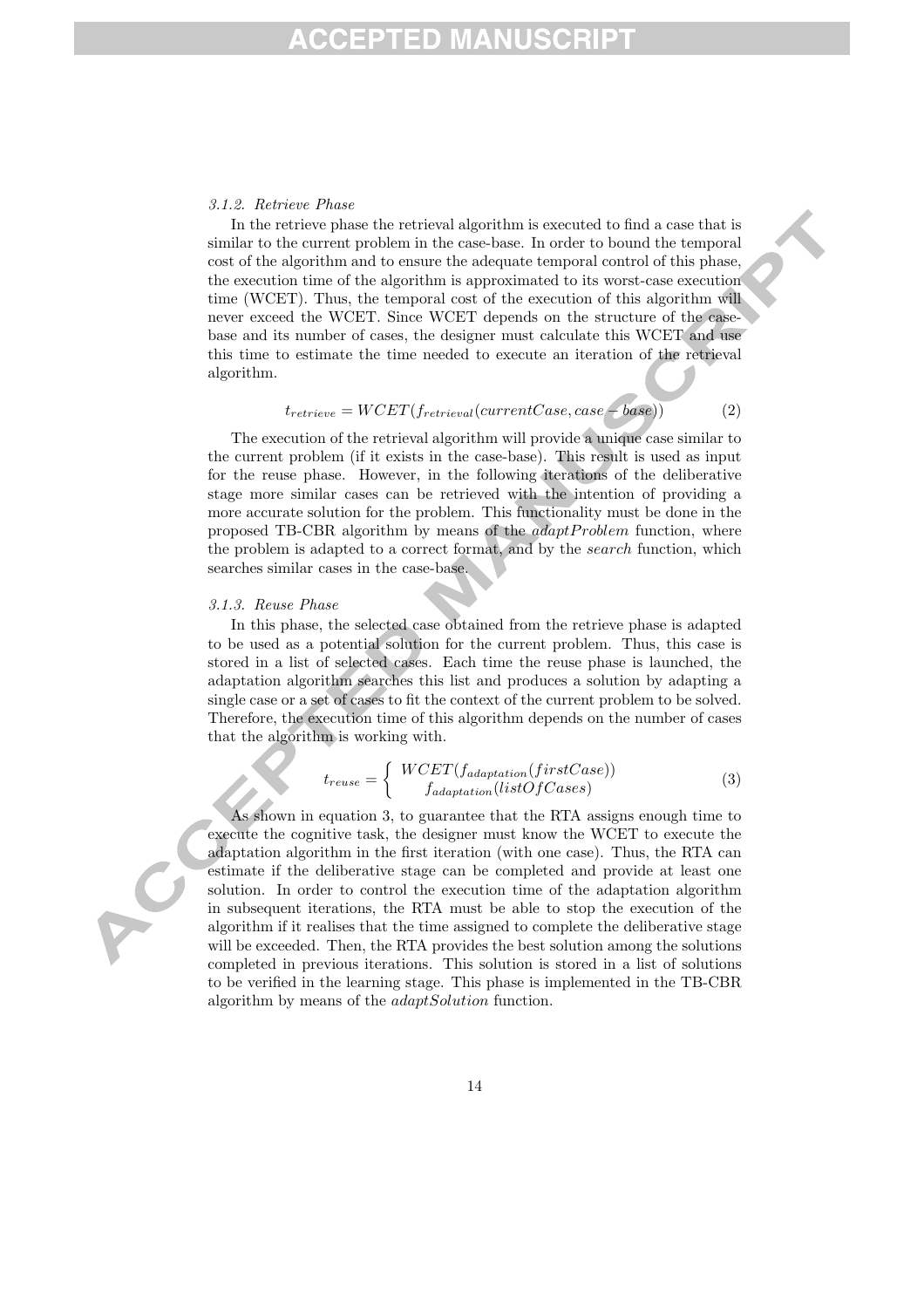# EPTED MANUS

#### 3.1.4. Revise Phase

During this phase, the accuracy of the final solutions obtained in previous executions of the TB-CBR cycle is checked. The algorithm only checks one solution per iteration, fixing the potential problems that it had in cases of erroneous results. The outcome of this phase is used to update the case-base. Thus, the maximum temporal cost of this phase is bounded by the WCET of the revision algorithm:

#### $t_{revise} = WCEPT(f_{revision}(solution))$  (4)

Note that, in order to guarantee a known maximum execution time, this check must be performed automatically by the computer without human interference. This WCET does not depend on the number of stored solutions or the number of cases in the case-base and again, is fixed by the selected algorithm. In our TB-CBR proposal, this phase is implemented by an *analysesResult* function which determines if the solution is correct or not, and if it has to be included in the case-base.

#### 3.1.5. Retain phase

One of the most important phases in the TB-CBR cycle is the retain phase. In this phase it is decided whether a checked solution must be added as a new case in the case-base. Here, keeping the maximum size of the case-base is crucial, since the temporal cost of most retention algorithms depends on this size. If there is a case in the case-base that is similar enough to the current case, this case (its problem description and solution) is updated if necessary. On the contrary, if there is not a case that represents the problem solved, a new case is created and added to the case-base. Maintaining the maximum size of the case-base could entail removing an old case from it. This decision should be taken by the retention algorithm. Nevertheless, the maximum temporal cost that the retain phase needs to execute one iteration is the retention algorithm WCET.

$$
t_{retain} = WGET(f_{retention}(solution, case - base))
$$
\n<sup>(5)</sup>

This phase is built by the retainResult function which includes the solution in the case-base if it is sufficiently significant. To do so, the function determines if the solution entails adding a new case in the case-base or if a similar case exists. If the solution has a similar case in the base-case, the similar case is update with the new data that the TB-CBR can extract from the solution. If the solution entails adding a new case and the case-base is full, the algorithm extracts a case from the case-base that it considers outdated or useless to make space for a new case. Otherwise, the new case is added to the case-base.

According to the temporal analysis of each phase of the CBR cycle, an extended version of the previously presented TB-CBR algorithm is shown in Algorithm 2. The anytime behavior of the TB-CBR is achieved through the use of two loop control sequences. The loop condition is built using the enough  $Time$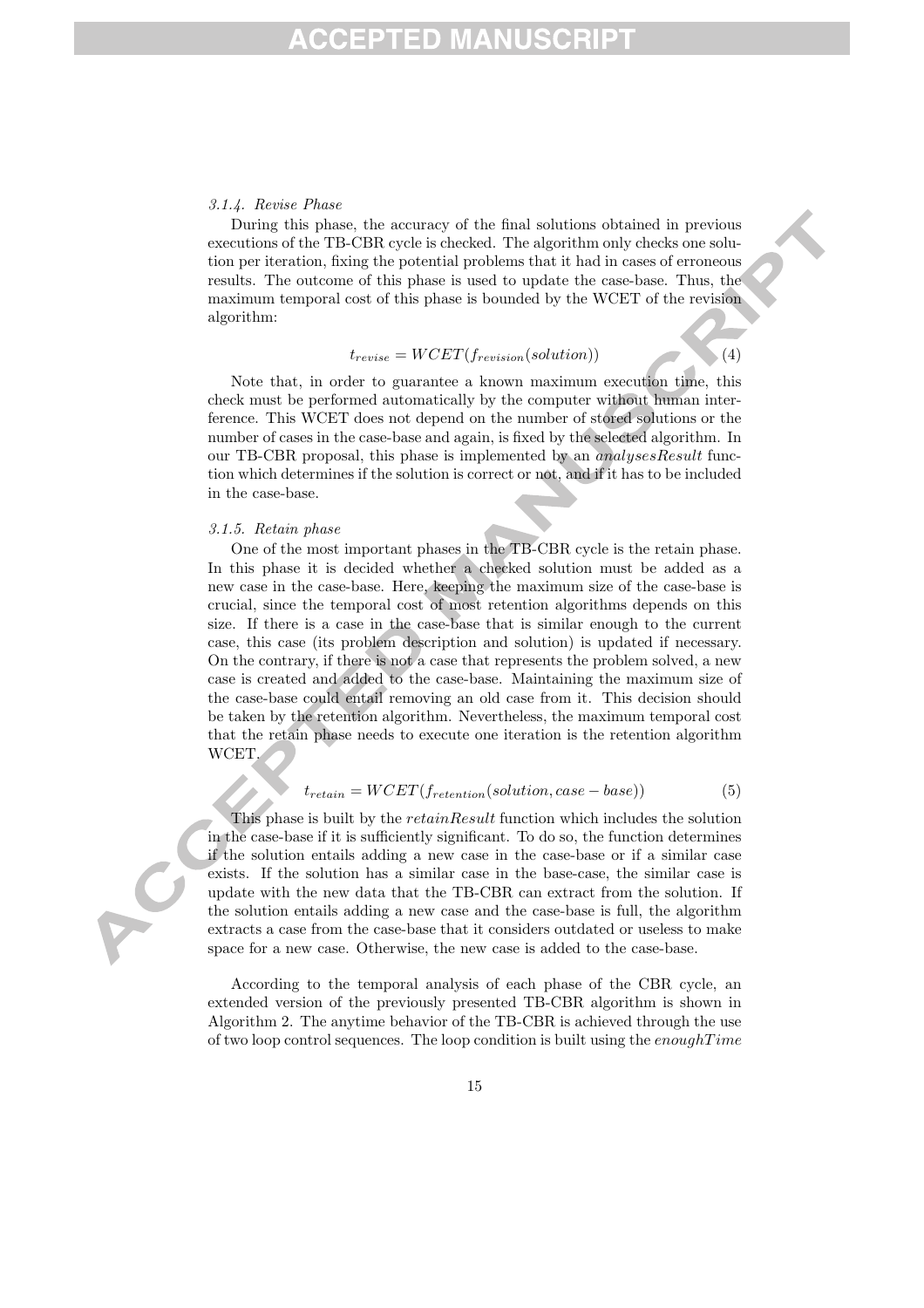function, which determines if a new iteration is possible according to the total time that the TB-CBR has to complete each stage.



Com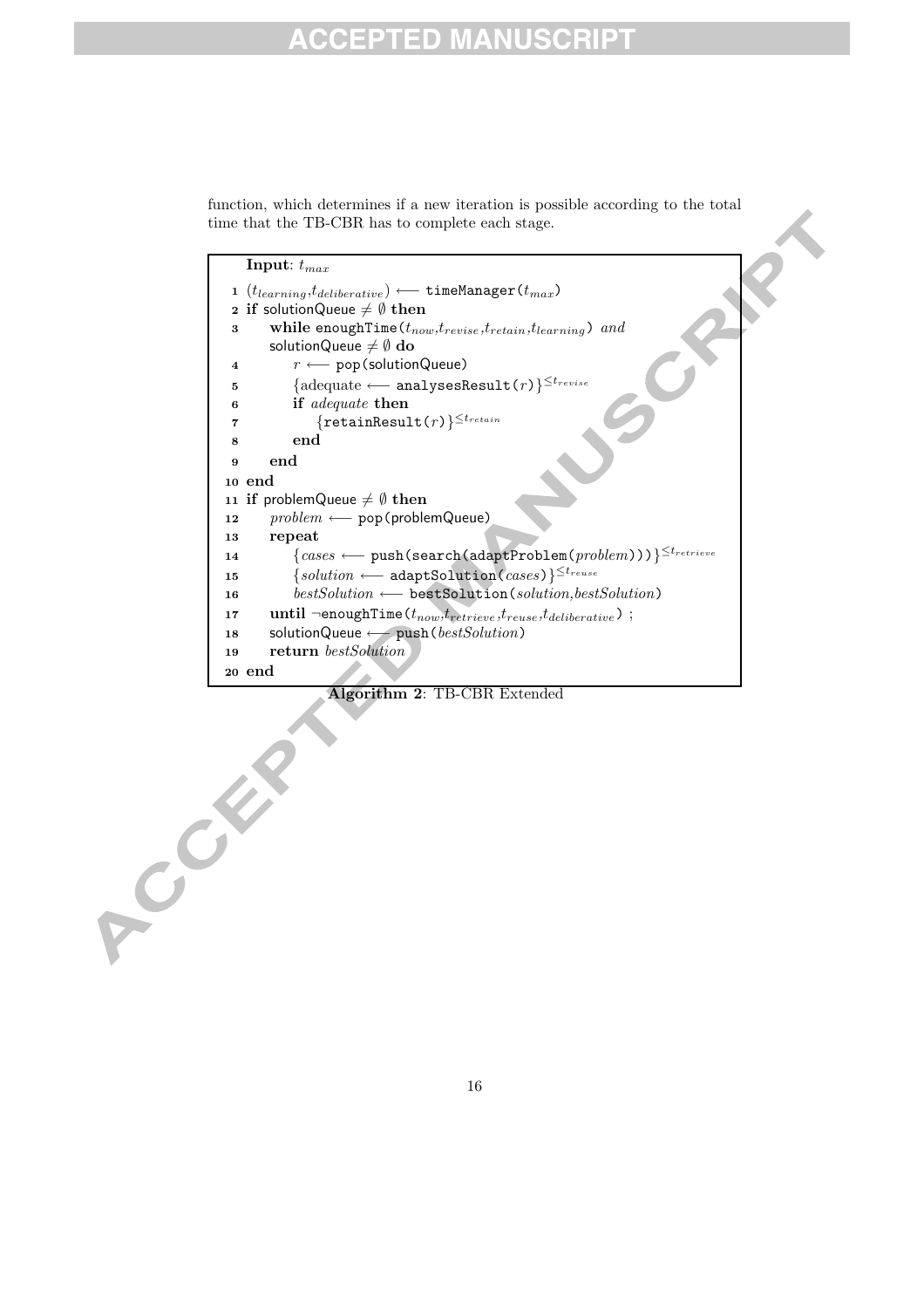# EPTED MANL

#### 4. Example: Postman Service Problem

The previous section described some guidelines for applying a temporally bounded CBR as a deliberative technique in a real-time agent, proposing a general algorithm. According to these guidelines, this section presents an application example of a multi-agent system including agents with real-time constraints which incorporates a temporally bounded CBR deliberative process.

The problem to be solved consists of the automated management of the internal and external mail (post mail, non-electronic) in a department plant. The system created by this automation must be able to request the shipment of a letter or package from an office on one floor to another office on the same floor, as well as the reception of external mail at a collection point for subsequent distribution. Once this service has been requested, a set of mobile robots must gather the shipment and address it to the destination. Note that each mail or package distribution must be ended before a maximum time, specified in the shipment request. This example is a complex problem and is clearly distributed, which makes the multi-agent system paradigm suitable for its resolution. Moreover, the robot agents must incorporate temporal bounded reasoning techniques to estimate the appropriate paths to the different target positions they need to achieve.



Figure 3: Diagram of the developed multi-agent system.

Figure 3 shows a diagram with a general view of the proposed example. There are three types of agents in the figure:

- Interface Agent: this agent is in charge of gathering user requests. A request will be transmitted by the Interface Agent to the mail service provided by the department plant (this service is provided by the Floor Agent). The user can employ a mobile device to communicate with an Interface Agent.
- Floor Agent: the mission of this agent is to gather the delivery/reception of mail sent by the Interface Agent and to distribute the work among the available Robot Agents around the plant. The Floor Agent interacts with the Robot Agents by means of the invocation of their mail delivery service.
- Robot Agent: the Robot Agent is in charge of controlling a physical robot and managing the mail list that this robot must deliver. In the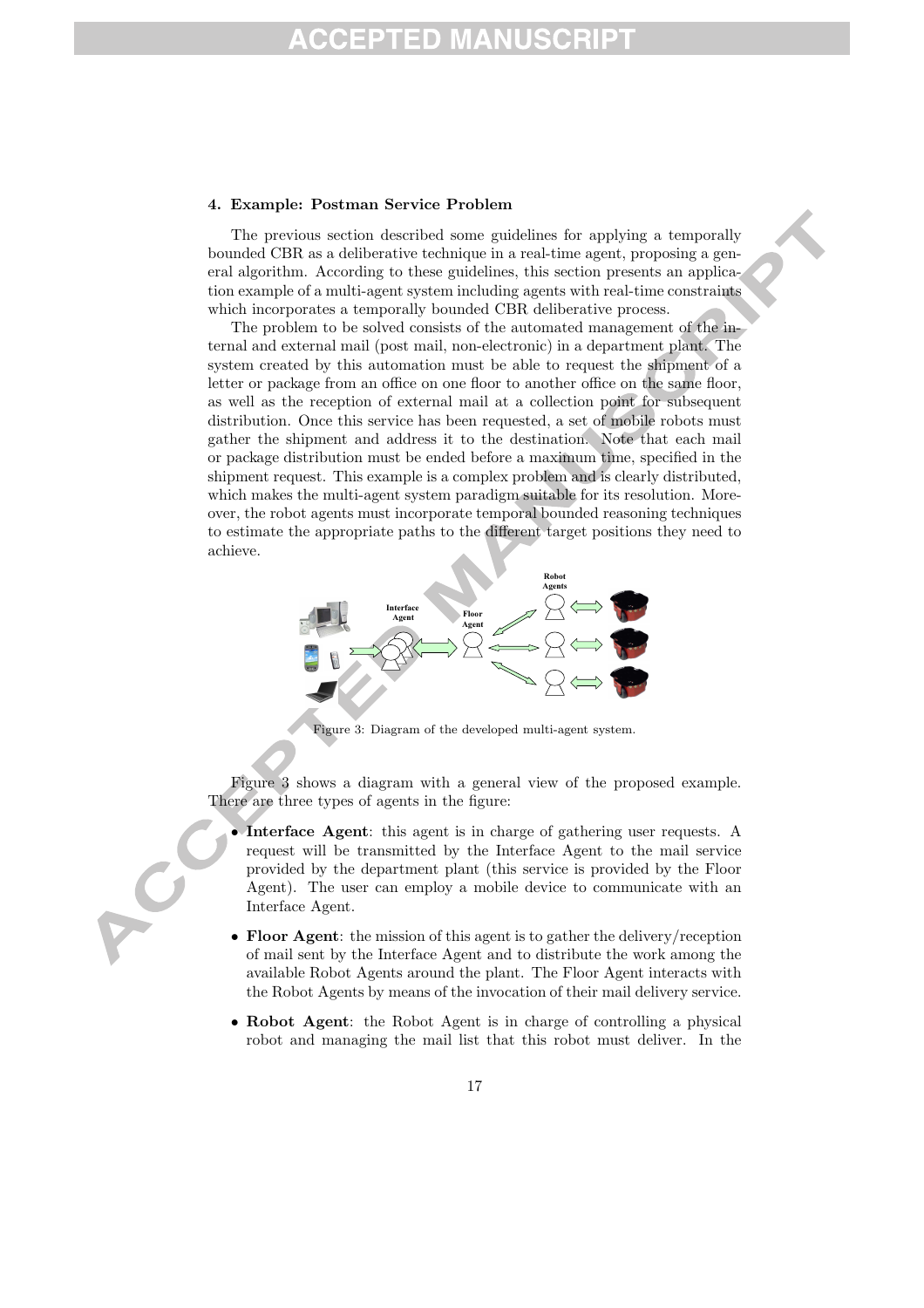proposed example, three Robot Agents are employed. Each Robot Agent controls a Pioneer 2 mobile Robot.

The Robot Agent must satisfy critical time restriction since the tasks that control the robot sensors and effectors have temporal constraints. Moreover, this agent periodically sends information about its situation and state to the Floor Agent. This information is used by the Floor Agent to select the most appropriate agent to send a new delivery/reception request to. The next section shows the Robot Agent architecture in detail.

#### 4.1. Robot Agent Architecture

The Robot Agent (Figure 4) ensures that the physical robot completes its goals. To perform this function the Robot agent is composed of three modules:

- Communication module: this module is in charge of coding/decoding and sending/receiving the messages. The message is coded at this level using FIPA ACL as the communication language. This codification converts the message into a useful load for the transport message.
- Navigation module: this module is used for the robot to navigate around the physical environment and go towards the next objective. The navigation through the environment is carried out using the information obtained by the sensors and the execution of specific time-bounded tasks which are necessary to achieve a specific goal.
- Temporal Constraint Analysis module: by means of this module, the agent can decide if it can perform a specific service before a deadline is met and hence, commit itself to the execution of this service.



Figure 4: Internal architecture of the Robot Agent.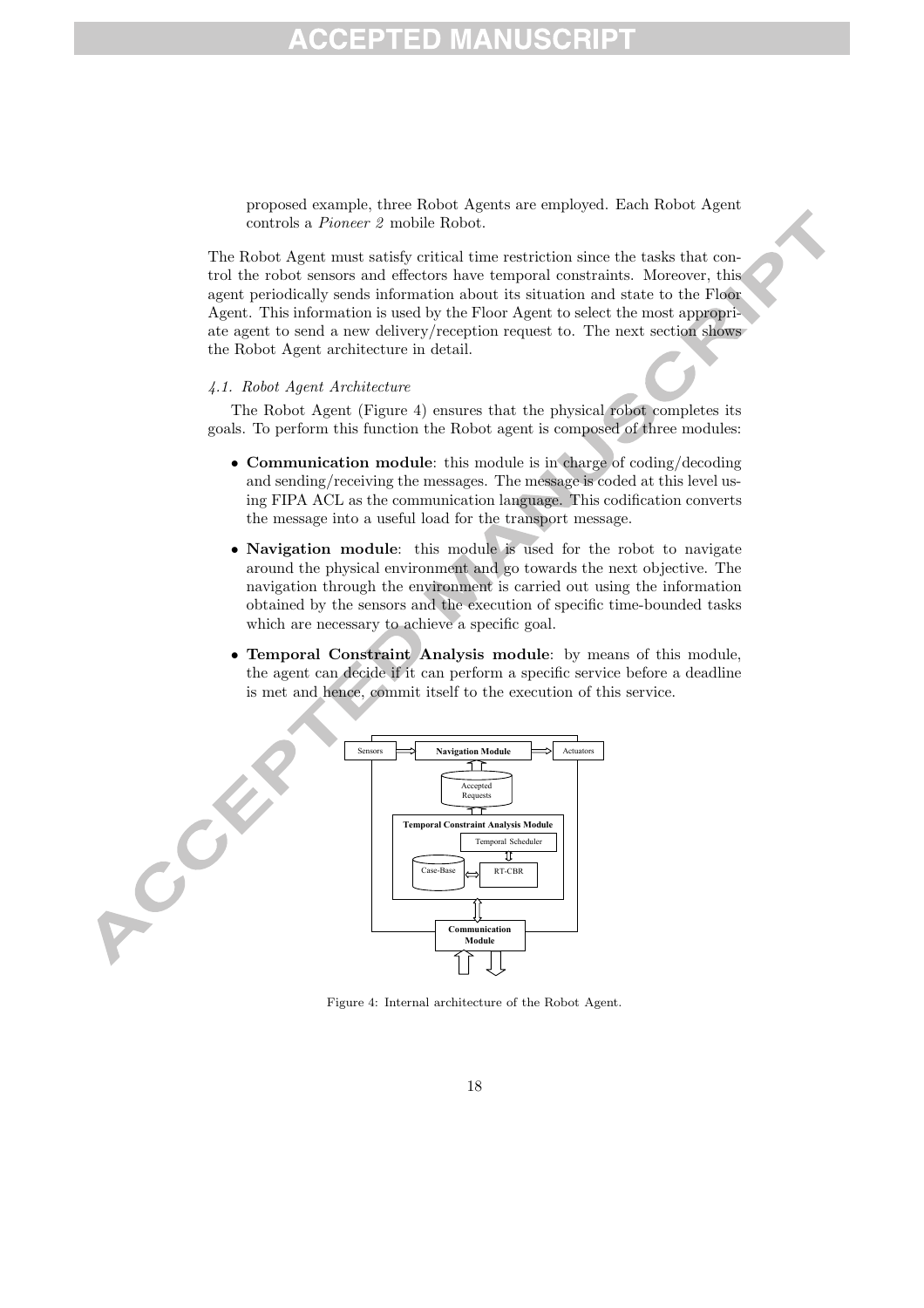# **CCEPTED MANUS**

The main goal of the robot Agent is to collect a letter or package and move it to a location specified by the client. This goal is complex since, to complete the goal, the robot must navigate, dodge obstacles, and pick up/deliver the letter or package. In the robot agent architecture proposed here, the robot agent uses the navigation module to fulfill this main goal. Internally, this module executes the following tasks:

- The Collect task, which picks up/leaves the mail in the corresponding location.
- The Navigate task, which is in charge of managing the route across the environment until the final position where the mail is delivered.
- The Sensor task, which controls the robot's physical integrity of preventing the robot from crashing into obstacles. The execution of all of these tasks makes the navigation and mail delivery possible.

The problem arises when it is necessary to know the time needed to complete the goal exposed above. The number of times that you run any of the above tasks to deliver mail from point A to point B is unknown. The robot travels through a dynamic environment where the emergence of mobile obstacles or changes in delivery points, walls, etc. is more than probable. In this case, to determine the number of times that the robot agent finds an obstacle -and then dodges it- or to know the 'exact' and 'real' path that the robot agent will follow to achieve the goal is very complicated. Hence the difficulty in determining the necessary time to complete the requested goal lies in knowing the exact number of tasks -and their type- to complete the target. Since this information cannot be known a priori, it is necessary to make a rough estimation of the time to complete the assigned goal. Therefore, the Temporal Constraint Analysis module, which incorporates a Temporal-Bounded CBR following the proposed guidelines was implemented. This module is explained in the next section.

#### 4.2. Temporal Constraint Analysis Module

The Temporal Constraint Analysis (TCA) module must decide if a Robot agent has enough time to perform a specific service. One possible way to perform such decision-making functionality is to use the knowledge that the robot agent has gained from previous analyses, undertaken in the past. It is assumed that a robot agent has enough time to perform a service if it has already succeeded in doing so in a similar situation.

To carry out the decision-making process regarding whether or not to contract a commitment to perform the service, the TCA module has been enhanced with a TB-CBR module. According to the KI task classification mentioned previously, this new TB-CBR module copes with a typical planning problem, where a path must be built as a temporal ordering of a set of activities. So, it is necessary to address the problem as a planning process where the final plan (solution) is produced by the adjustment of plans stored in the case-base.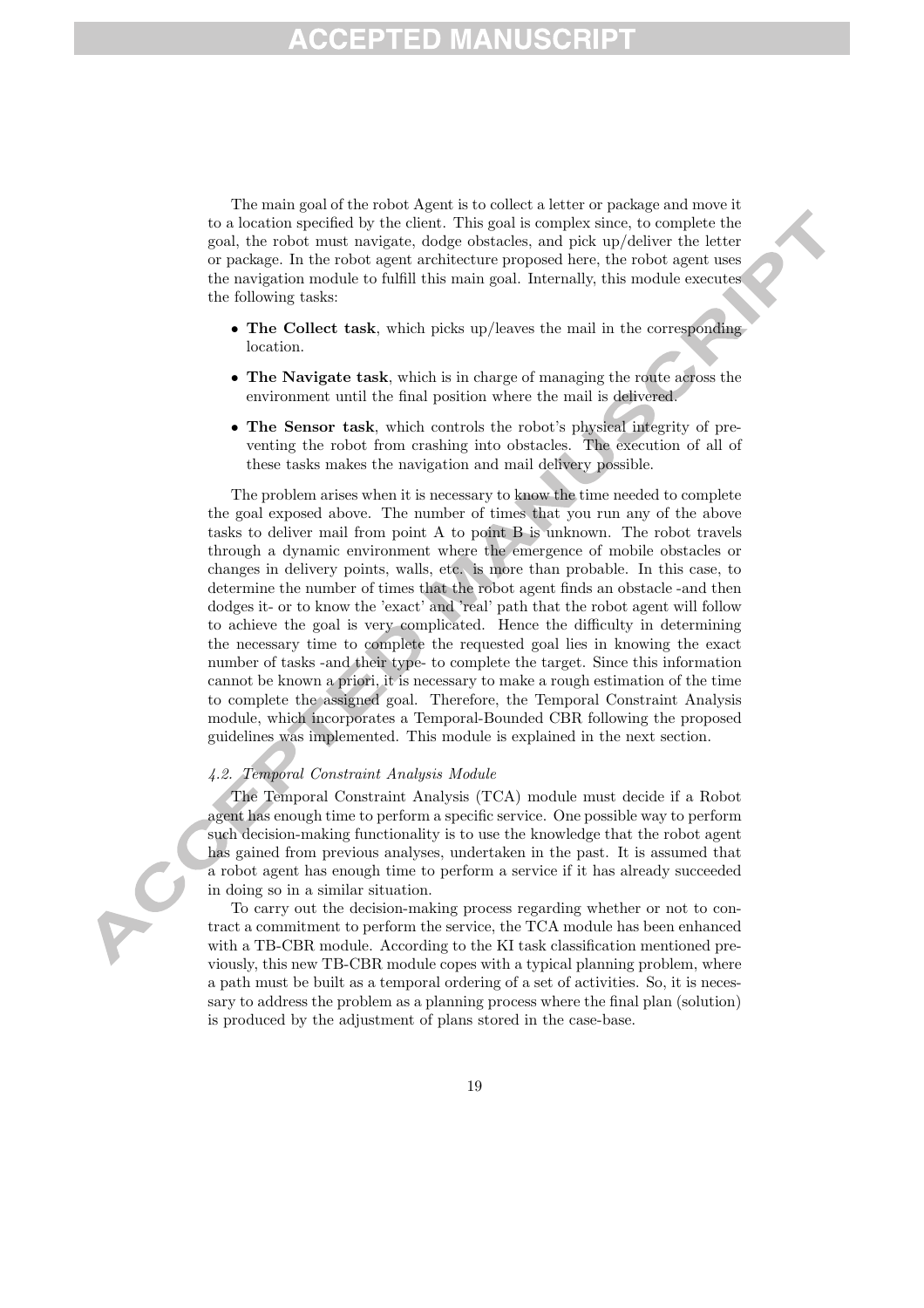#### EPTED MANUS

The cases of the TB-CBR module are structured as follows:

$$
C = \langle I, F, N_t, N_s, T \rangle \tag{6}
$$

where  $I$  and  $F$  represent the coordinates of a path from the initial position  $I$  to the final position F that the robot travelled (one or several  $N_t$  times) straight ahead in the past,  $N_s$  stands for the number of times that the robot successfully completed the path within the case-based estimated time and T shows the series of time values that the robot spent to cover that route. Note that only straight routes are stored as cases, since we assume that they are the quickest way between two points. This design decision should minimise the time needed to travel an unvisited route that the TB-CBR module would try to compose by reusing several known routes (old cases).

Therefore, the TB-CBR module estimates the duration of new paths by means of a function  $t : T \to f(T)$  computed over the temporal values that last similar previous paths. The expected time  $T_s$  to perform a path that consists of a collection of known sub-paths is the aggregation of the estimated time for each one of these sub-paths:

$$
T_s = \sum_{i=0}^{I} t_i \tag{7}
$$

Finally, the series of observed execution times could also allow the TB-CBR module to estimate a *success probability*  $P(T_s)$  for a request to be performed within a specified time. This is interesting data for agents, which could use this probability to make strategic decisions about their potential commitments. Setting a *confidence factor*  $(CF)$  that represents a minimum threshold for the success probability, agents would commit themselves to fulfilling a delivery/reception mail request if:

$$
\exists T_s/P(T_s) \ge CF \land Ts \le deadline \tag{8}
$$

Thus, agents with riskier strategies could undertake commitments with lower confidence values than more cautious agents.

The TB-CBR reasoning cycle starts when the TCA module has to decide if an agent can fulfil a shipment service within the time assigned to do it, following the cycle described in section 3. Then, the selected case-base format and the operation of each reasoning phase of the module are shown.

#### 4.2.1. Data format

A Hash table has been chosen as a case-base structure as mentioned in section 3.1.1. The WHAT tool [69] has been used in order to obtain the worst-case execution time of the different functions of the algorithm which involve access to the case-base. This tool has been adapted to be used in Real-Time Java language over SUSE Linux Enterprise Real Time 10 as a real-time operating system. The results of this analysis can be seen in Table 1.

The table shows the temporal behaviour of the different functions according to the number of cases stored in the case-base. The times obtained have been used in the temporal analysis of the different parts of the algorithm (in the enoughTime function, for example).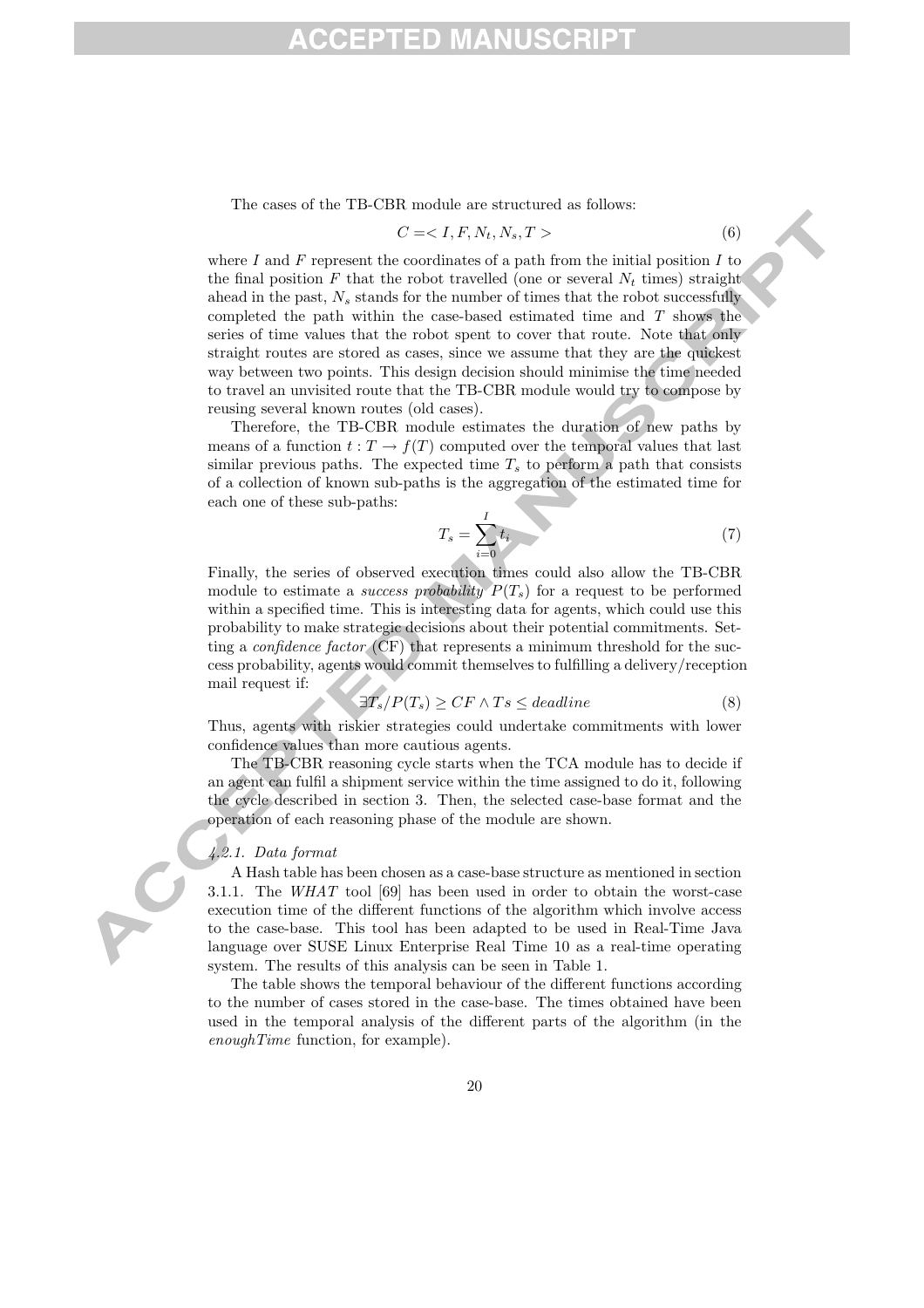|                    |                    | analysisResult() |           | retainResult() |                    | search()   |           | adaptSolution() |  |
|--------------------|--------------------|------------------|-----------|----------------|--------------------|------------|-----------|-----------------|--|
| Asymptotic<br>cost | O(1)               |                  | O(n)      |                | O(n)               |            | O(1)      |                 |  |
| case-base<br>size  | $\bar{\textbf{x}}$ | wcet             | $\bar{x}$ | wcet           | $\bar{\textbf{x}}$ | wcet       | $\bar{x}$ | wcet            |  |
| $\overline{5}$     | <1                 | 1                | 198.05    | 304.97         | 64.37              | 79.47      | ${<}1$    | $\mathbf{1}$    |  |
| 10                 | $\leq$ 1           | $\mathbf 1$      | 198.93    | 340.04         | 64.53              | 116.39     | $\leq$ 1  | $\mathbf 1$     |  |
| $15\,$             | $\leq$ 1           | $\mathbf{1}$     | 198.99    | 367.25         | 64.57              | 143.60     | $<\!1$    | 1               |  |
| $20\,$             | $\leq$ 1           | $\mathbf{1}$     | 198.90    | 428.90         | 64.63              | 254.06     | <1        | $\mathbf 1$     |  |
| 25                 | $\leq$ 1           | 1                | 199.00    | 455.46         | 64.75              | 289.23     | $\leq 1$  | 1               |  |
| 30                 | $\leq$ 1           | 1                | 199.94    | 484.69         | 64.54              | 314.46     | $\leq$ 1  | 1               |  |
| 35                 | $\leq$ 1           | 1                | 200.15    | 513.04         | 64.70              | 340.62     | $\leq$ 1  | 1               |  |
| 40                 | $\leq$ 1           | 1                | 198.64    | 557.02         | 64.28              | 396.79     | ${<}1$    | 1               |  |
| $45\,$             | $\leq$ 1           | $\mathbf 1$      | 198.78    | 581.39         | 64.12              | 421.66     | ${<}1$    | 1               |  |
| $50\,$             | $\leq$ 1           | 1                | 197.82    | 609.20         | 64.30              | 448.83     | ${<}1$    | 1               |  |
| $55\,$             | $<$ 1              | 1                | 197.97    | 635.60         | 64.24              | 474.77     | ${<}1$    | 1               |  |
| 60                 | $\leq$ 1           | $\mathbf 1$      | 198.13    | 665.39         | 64.27              | 511.27     | ${<}1$    | 1               |  |
| 65                 | $\leq$ 1           | $\mathbf{1}$     | 198.14    | 698.58         | 64.34              | 482.79     | ${<}1\,$  | 1               |  |
| $70\,$             | $\leq$ 1           | $\mathbf 1$      | 198.87    | 731.59         | 64.49              | 525.36     | ${<}1\,$  | $\mathbf 1$     |  |
| $75\,$             | $\leq$ 1           | $\mathbf{1}$     | 199.19    | 817.61         | 65.25              | 650.46     | ${<}1$    | $\mathbf{1}$    |  |
| $80\,$             | $\leq$ 1           | 1                | 198.77    | 864.64         | 64.40              | 687.76     | ${<}1$    | 1               |  |
| 85                 | $\leq$ 1           | 1                | 198.62    | 898.58         | 64.62              | 733.02     | <1        | 1               |  |
| 90                 | $\leq$ 1           | 1                | 198.77    | 929.12         | 64.66              | $753.20\,$ | ${<}1$    | 1               |  |
| 95                 | $<$ 1              | 1                | 198.58    | 974.06         | 64.49              | 804.34     | $<$ 1     | 1               |  |
| 100                | $\leq$ 1           | $\mathbf{I}$     | 198.87    | 1025.61        | 64.50              | 847.98     | $<$ 1     | 1               |  |

Table 1: Asymptotic and temporal costs analysis in the case of study (all times in nanoseconds)

#### 4.2.2. Revision phase

As shown in the previous section, the TB-CBR starts with the Revision phase. Once the Robot Agent has finished the shipment service, it sends a report to the TCA module with the coordinates of each path that it finally travelled straight ahead on, and the time that it took to do so. The TCA stores this information until the revision phase is launched. Thus, the manager can check the performance of the TB-CBR module by comparing the time estimated by the module and the time that the robot finally took to complete the journey. In order to do this, the *analysisResult* function, defined in section 3, has been implemented.

Note that if we were in a static domain, the agent could try to perform the shipment by following the same route that ended successfully in the past. However, due to the fact that some new obstacles could be found along the route, the design decision to report the specific paths that the Robot Agent has travelled along has been taken.

Once the revision is completed, the next step is to decide if the case should be stored in the case-base.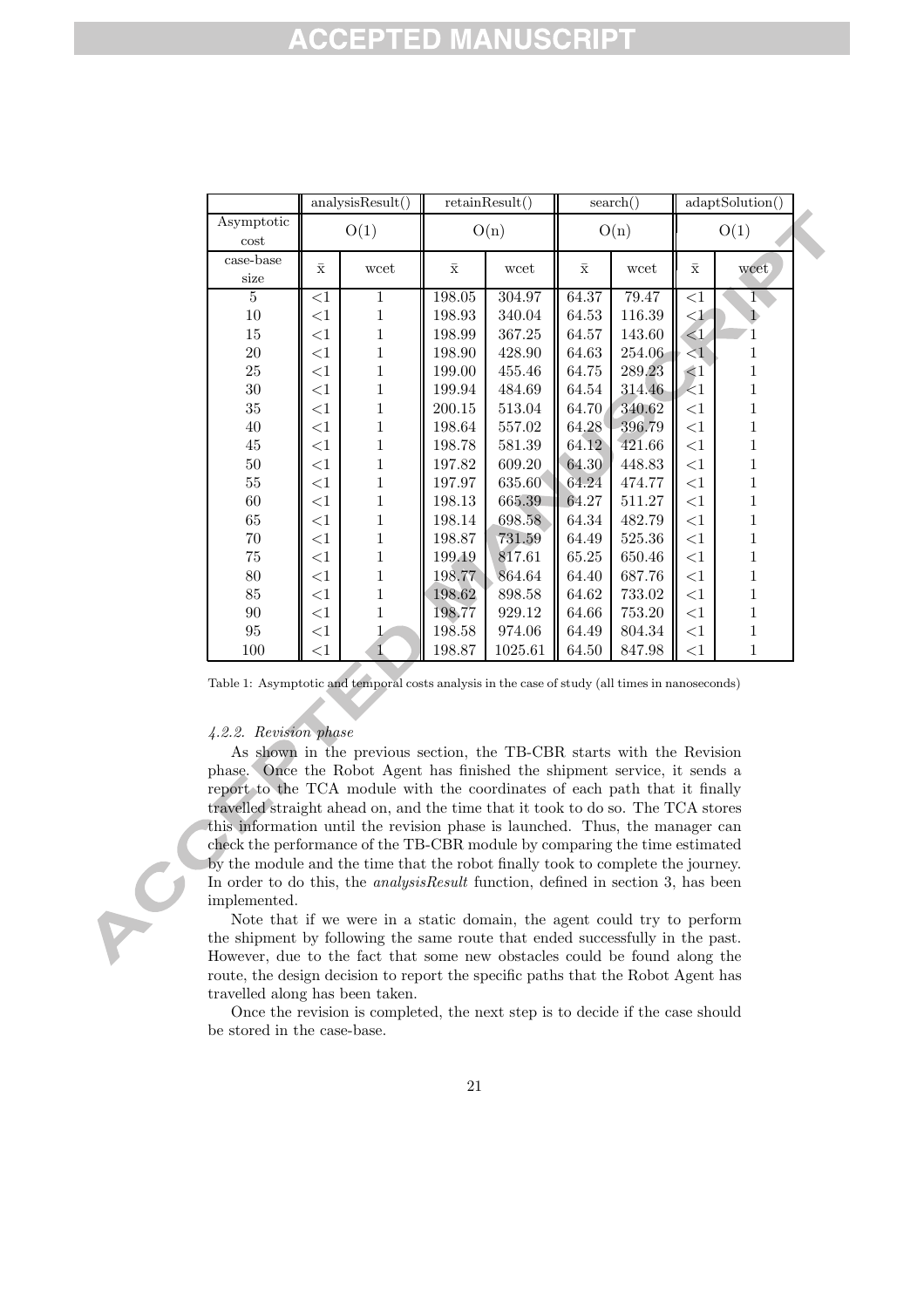# EPTED MANUS

#### 4.2.3. Retention phase

The second step of the reasoning cycle considers the addition of new knowledge in the case-base of the TB-CBR module. As pointed out before, the size of the case-base must be controlled and therefore, only useful cases should be added (and correspondingly, out-of-date cases must be eliminated). Therefore, decisions regarding the addition of a new case in our model is crucial. In this example, the *retainResult* has been implemented to include a simple but effective procedure by defining a threshold  $\alpha$  below which two points must be considered to be nearby in our shipment domain. Let us consider a new case c with coordinates  $(x_i^c, y_i^c)$  (initial point) and  $(x_f^c, y_f^c)$  (final point) to be added in the case-base. Following an Euclidean approach, the distance (dissimilarity) between case  $c$  and each case  $z$  of the case-base can be computed with:

$$
dist(c, z) = max(\sqrt{(x_i^c - x_i^z)^2 + (y_i^c - y_i^z)^2}, \sqrt{(x_f^c - x_f^z)^2 + (y_f^c - y_f^z)^2})
$$
(9)

Therefore, the new case will be included in the case-base iff:

$$
\forall z \in caseBase / dist(c, z) < \alpha \tag{10}
$$

In this case, the new case  $\langle (x_i^c, y_i^c), (x_f^c, y_f^c), 1, 1, \text{ time} \rangle$  will be added to the case-base ('1' values stand for this first time that the path has been successfully travelled along). Note that the addition of new cases is always conditioned to the existence of 'free space' in the case-base. Otherwise, a maintenance cycle will be triggered, deleting, for instance, those old cases that have low usage. If a similar case in the case base has been identified, the number of times that the agent has travelled the path that represents the case  $(N)$  will be increased by 1 and the time taken to travel the current path will be added to the time series of that case. Once the case-base is updated the delivery stage starts. Thus, the retrieval and reuses phases are executed.

#### 4.2.4. Retrieval and Reuse phases

Due to the temporal constraints that the CBR process has, we have followed an anytime approach [29] in the design of the algorithm that implements the retrieval and reuse phases of the TB-CBR module. In our design, both phases are coupled in the algorithm, reusing the time estimations for several paths in order to retrieve the most suitable case(s) and routes along which to travel (the composition of cases that minimises the travelling time). At the end of each iteration, the algorithm provides the manager with the probability of it being able to perform the shipment service on time. If more time is still available, the algorithm computes better estimations on subsequent iterations.

Firstly, the TB-CBR module must adapt the problem to the case-base structure, implementing the *adaptProblem* function proposed in the general algorithm. After this, the TB-CBR module, by means of the search function, searches its case-base to retrieve a case that represents a similar path along which the Robot Agent travelled in the past. Then, for each retrieved case, the algorithm uses a confidence function to compute the probability of being able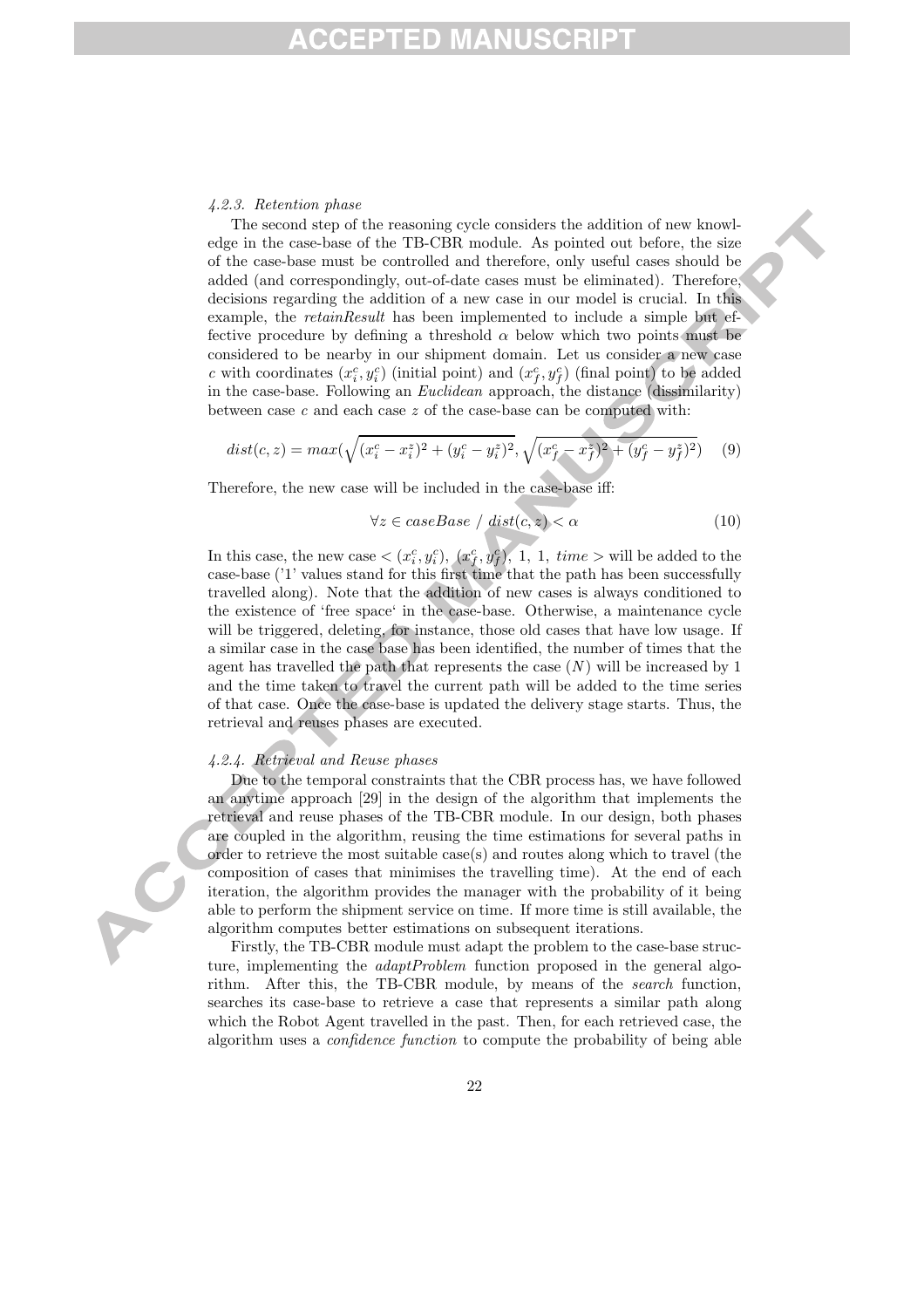to travel from an initial point to a final point in an area without diverting the agent's direction. It is assumed that the probability of the shortest paths being affected by unpredictable circumstances which could deviate the agent from its route is lower and hence, they are preferred to longer ones. In the best case, there will be a case in the case-base that covers exactly, or very approximately, the same path along which the agent has to travel. Then, the time needed to perform the shipment can be estimated by using the time taken in the previous case. Otherwise, the route could be covered by aggregating a set of cases and estimating the global time by adding the time estimation for each sub-case. If the route can somehow be composed with the cases of the case-base, the following confidence function will be used:

$$
f_{trust}(i,j) = 1 - \frac{dist_{ij}}{maxDist} * \frac{N_s}{N_t} \text{ where } dist_{ij} \le maxDist
$$
 (11)

where  $dist_{ij}$  is the distance travelled  $N_t$  times between the points  $\langle i, j \rangle, N_s$ represents the number of times that the robot has travelled along the path within the case-based estimated time and maxDist specifies the maximum distance above which the agent is unlikely to reach its objective without finding obstacles.

In the worst case, the agent would never have travelled along a similar path and hence, cannot be composed with the cases stored in the case-base. If this is the case, a confidence function that takes into account the distance that separates both points will be used:

$$
f_{trust}(i,j) = \begin{cases} 1 - \frac{dist_{ij}}{const_1} & \text{if } 0 \leq dist \leq dist_1 \\ 1 - const_2 * dist_{ij} & \text{if } dist_1 < dist \leq dist_2 \\ \frac{dist_{ij}}{dist_{ij}^2} & \text{if } dist_2 < dist \end{cases}
$$
(12)

where  $const1$  and  $const2$  are normalisation parameters defined by the user,  $dist_{ij}$  is the Euclidean distance between the initial and final points of the path  $\langle i, j \rangle$  and  $dist_1$  and  $dist_2$  are distance bounds that represent the thresholds that delimit near, medium and far distances from the initial point. This function computes a smoothed probability of the robot being able to travel along its path straight ahead. As the distance between the initial and the final point increases, the confidence in travelling without obstacles decreases.

Once the probability of reaching the robot's objective is computed for each case, the complete route with the maximum probability of success from the starting point to the final position must be selected. This route is composed using a selection function  $F(n)$  (13), which follows an  $A^*$  heuristic search approach [70]. The function consists of two sub-functions:  $q(n)$  (14) which computes the case-based confidence of travelling from the initial point to a certain point n and  $h(n)$  (15) which computes the estimated confidence level of travelling from the point  $n$  to the final point (always better than the real confidence level). Finally, the function  $T(n)$  (16) checks if the Robot Agent has enough time to complete the shipment service by travelling along this specific route. Otherwise, the algorithm prunes the route. The function consists of two sub-functions:  $time(n)$ (17) which computes the case-based time of travelling from the initial point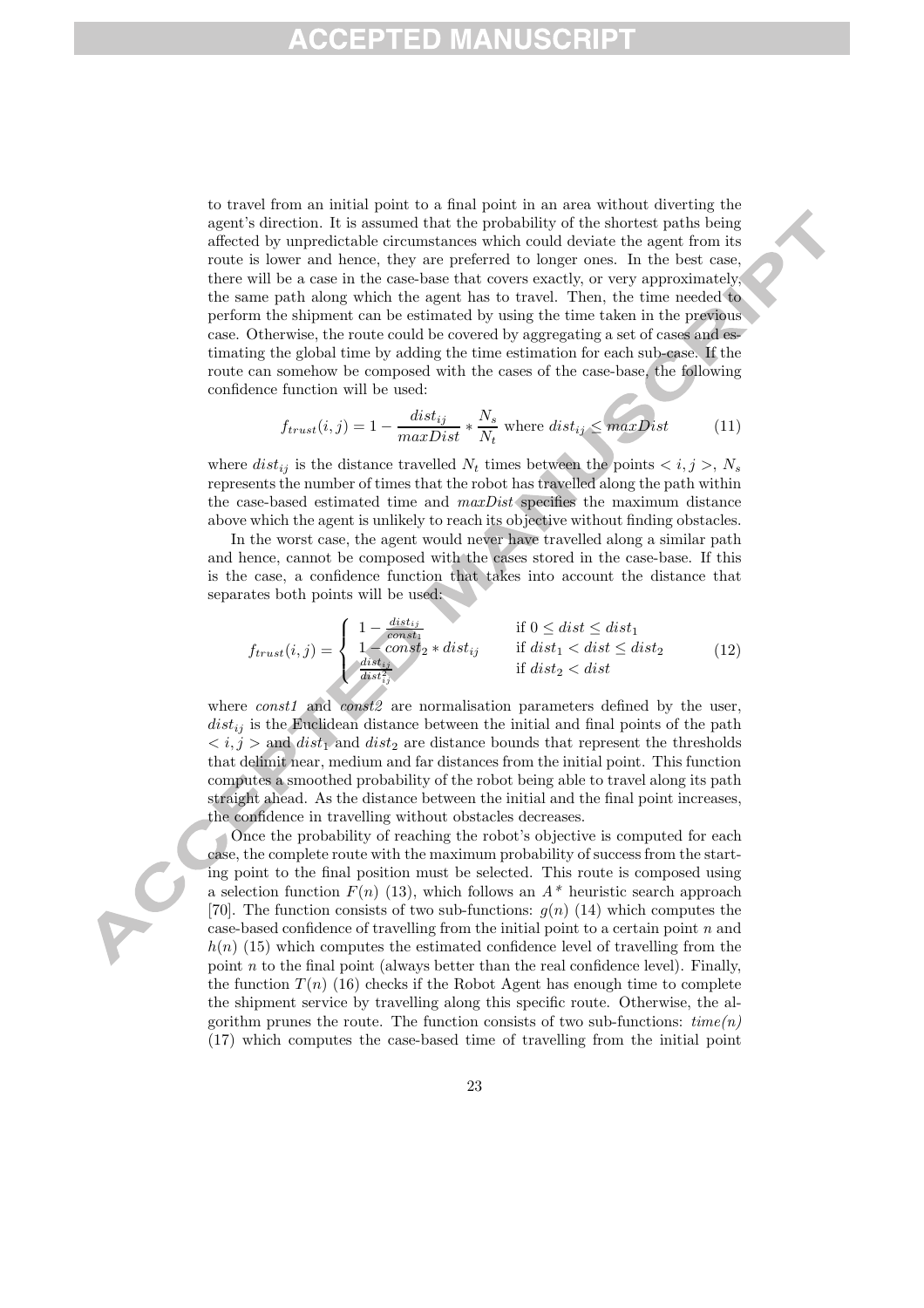### EPTED MANU

to a certain point n and  $E(n)$  (18) which computes the estimated travel time from point *n* to the final point. In (17)  $dist_{mn}$  represents the distance between the last point m visited by the algorithm and the current point n,  $V_{robot}$  is the speed of the robot,  $f_{trust}(m, n)$  corresponds to (11) or (12) (depending on the possibility of composing the route by using the cases in the case-base) and the constant  $const_{trust} \in [0, 10]$  shows the degree of caution of the robot agent. Bigger values of this constant stand for more cautious agents.

Finally, if the TB-CBR algorithm is able to compose the entire route with the information stored in the case-base, it returns the case-based probability of performing the shipment service on time. Otherwise, it returns the product of the probability accumulated to that moment and a pessimistic probability of travelling from the last point that could be reached, by using the cases in the case-base, to the final point of the route. Finally, in the event of all possible solutions computed by the algorithm exceeding the time assigned to fulfil the service, it returns a null probability of performing the service successfully. The bestSolution function is in charge of returning the solution obtained.

$$
F(n) = g(n) * h(n) \tag{13}
$$

$$
g(n) = g(m) * f_{trust}(m, n) \tag{14}
$$

$$
h(n) = 1 - \frac{dist_{nf}}{maxDist} \text{ where } dist \le maxDist
$$
 (15)

$$
T(n) = time(n) + E(n)
$$
\n(16)

$$
time(n) = time(m) + \frac{dist_{mn}}{V_{robot}} + \frac{const_{trust}}{f_{trust}(m, n)}
$$
\n(17)

$$
E(n) = \frac{dist_{nf}}{V_{robot}}
$$
 (18)

The probability returned by the TB-CBR algorithm will be used to determine whether the agent can commit itself to performing the service, or whether it should reject the service. Each agent has a confidence value. If the returned probability is greater than or equal to the confidence value, then the service will be accepted for execution. This confidence value is different according to the behaviour of the agent. A cautious agent will have a high confidence value and thus, will only accept those services with a high probability of fulfilling the goal. On the other hand, a fearless agent will have a low confidence value.

#### 4.3. Tests and Results

To develop and test the postman multi-agent system, we have used the jART platform [71] (which is specially designed for real-time multi-agent systems) and RT-Java [72] as the programming language. Once the example was implemented over the jART platform, several simulation experiments were conducted to evaluate different parameters in order to verify the use of the proposed module. A simulation prototype was implemented using a Pioneer 2 mobile robot simulation software (specifically, the Webots simulator [73]). The simulation experiments were conducted to evaluate different aspects and to try to show the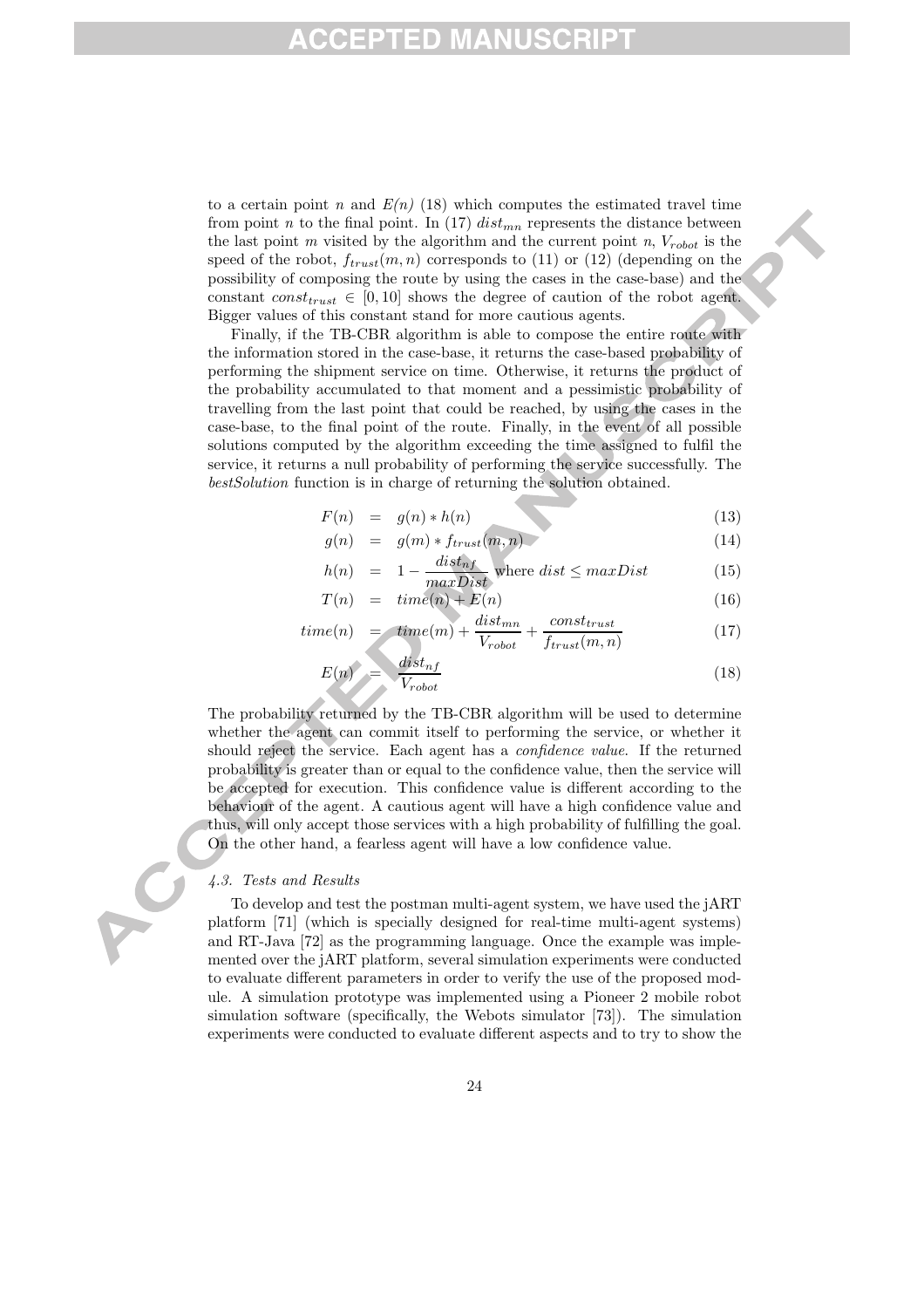benefits and correct behavior of the temporal-bounded CBR integrated on the TCA module in a robot agent. the following section describes the results of the experiments. The different experiments were tested on a system without the TCA module and on one that included the module.

In our prototype, the Floor Agent is informed of the arrival of new mail through an Interface Agent running on a PDA or mobile phone. The Floor Agent selects the most appropriate Robot Agent to perform the request. Later, the selected Robot Agent is informed of new mail orders. At this point, the Robot Agent must decide whether it accepts the mail order. If it accepts, the Robot Agent is committed to carrying out the request within the agreed time. If it does not accept, the Floor agent must find another Robot Agent that can carry out the request.

It is important to note that, in the case of the agent without the TCA module, the received mail orders are stored in a request queue. This queue only stores up to five pending requests. When the Robot Agent receives a request, if it has space in the queue, the Robot Agent accepts the commitment associated to the request. Otherwise the request is rejected. In each case, the mail or package distribution must be ended before a maximum time, and the robot control behaviour must guarantee the robot's integrity, which implies hard real-time constraints. In the tests carried out, all requests have the same priority. Therefore, using the number of requests managed by the Robot Agent is an adequate metric to verify the improvement made by the use of the TCA module. Thus, the greater the number of requests satisfied on time by the Robot Agent, the better the system performs. If the requests have different priorities, this metric is not correct. In this case, fulfilling tasks with high priority is more important than fulfilling a greater number of low priority tasks.

The first set of experiments investigates the request acceptance of the system according to the frequency of packages or mail reaching an agent without the temporal constraints analysis (TCA) module and other agents with the TCA module (for these agents, three tests modifying the confidence values from 70%, 80% and 90% are executed). The simulation prototype was tested by increasing this frequency incrementally and testing the number of unaccepted requests. The tests consisted of groups of 10 simulations with a duration of five minutes. The Floor Agent received between 5 and 30 requests during these five minutes. Each experiment was repeated one hundred times and the results show the average value obtained. The results are shown in Figure 5. This figure shows that, at a low request frequency, the Robot Agent accepts all requests and is committed to fulfilling them, independently of whether the Robot Agent incorporates the TCA module. Nevertheless, when the request frequency is increased, the agent with the module works better (independently of the confidence value), even with a high frequency rate. These results must be contrasted with the percentage of successfully completed requests. With respect to the agent without the module, it can be observed that, in the event of low average rates, the behaviour is slightly better at the beginning. The reason behind this is that the agent accepts all requests as long as its request queue is not full, without taking into account whether it will be able to successfully process these requests. The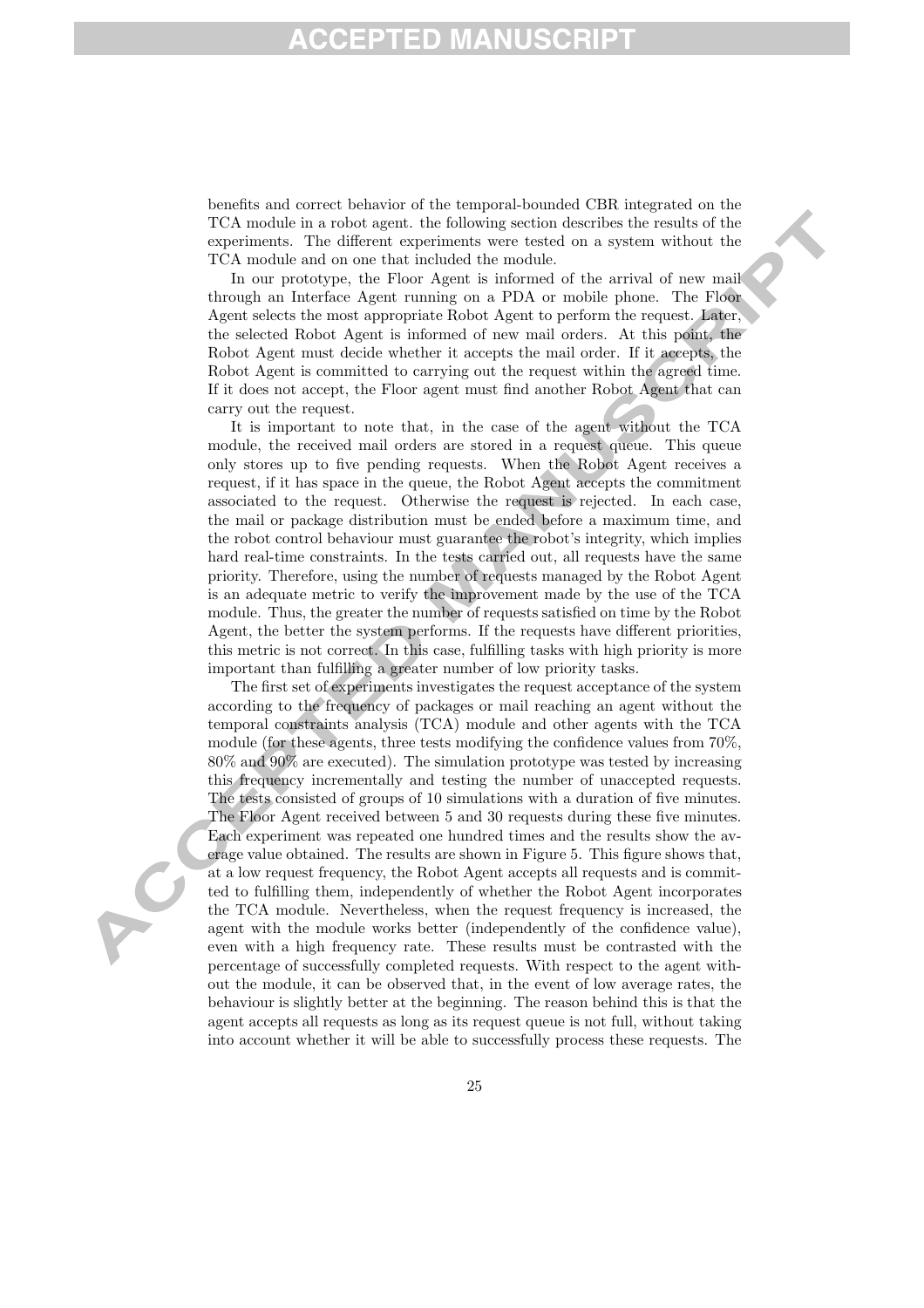Robot Agent that has the TCA module rejects requests sooner that the other one because it only accepts requests if it is able to successfully complete the work associated with that commitment.



Figure 5: Analysis of the number of unac-Figure 6: Percentage of successfully ended cepted requests requests

The second set of experiments investigates the success rate of accepted commitments according to package or mail arrival frequency (Figure 6). This figure shows that using the TCA module with a confidence value of 90 % is very efficient in order to maintain the success rate close to 100%. In contrast, if the Robot Agent does not use the module, the success rate decreases as the number of requests increases. Even when the saturation of requests in the system was very high, the agent with the TCA module still had a success rate of approximately 90% independently of the confidence value. When the confidence value decreases the success rate is worse. The reason for this loss is the time consumed by the TCA module to analyse the requests and control the execution of the accepted request. At the beginning, this execution time is bounded, but when the request arrival frequency is very high, this time is overrun, which affects the execution of the rest of the agent's tasks. This will be improved in the next implementations of the TCA module.



Figure 7: Average and standard deviation of Figure 8: Percentage of estimated paths in a the number of estimations performed vs num-complete route vs number of cases in the caseber of service requests. base.

The next test analyses the behaviour of the TCA as it receives new requests by increasing the number of queries. As shown in Figure 7, the number of estimations that the TCA performs decreases as new requests are queried. This demonstrates that as the number of requests increases, the case-base learns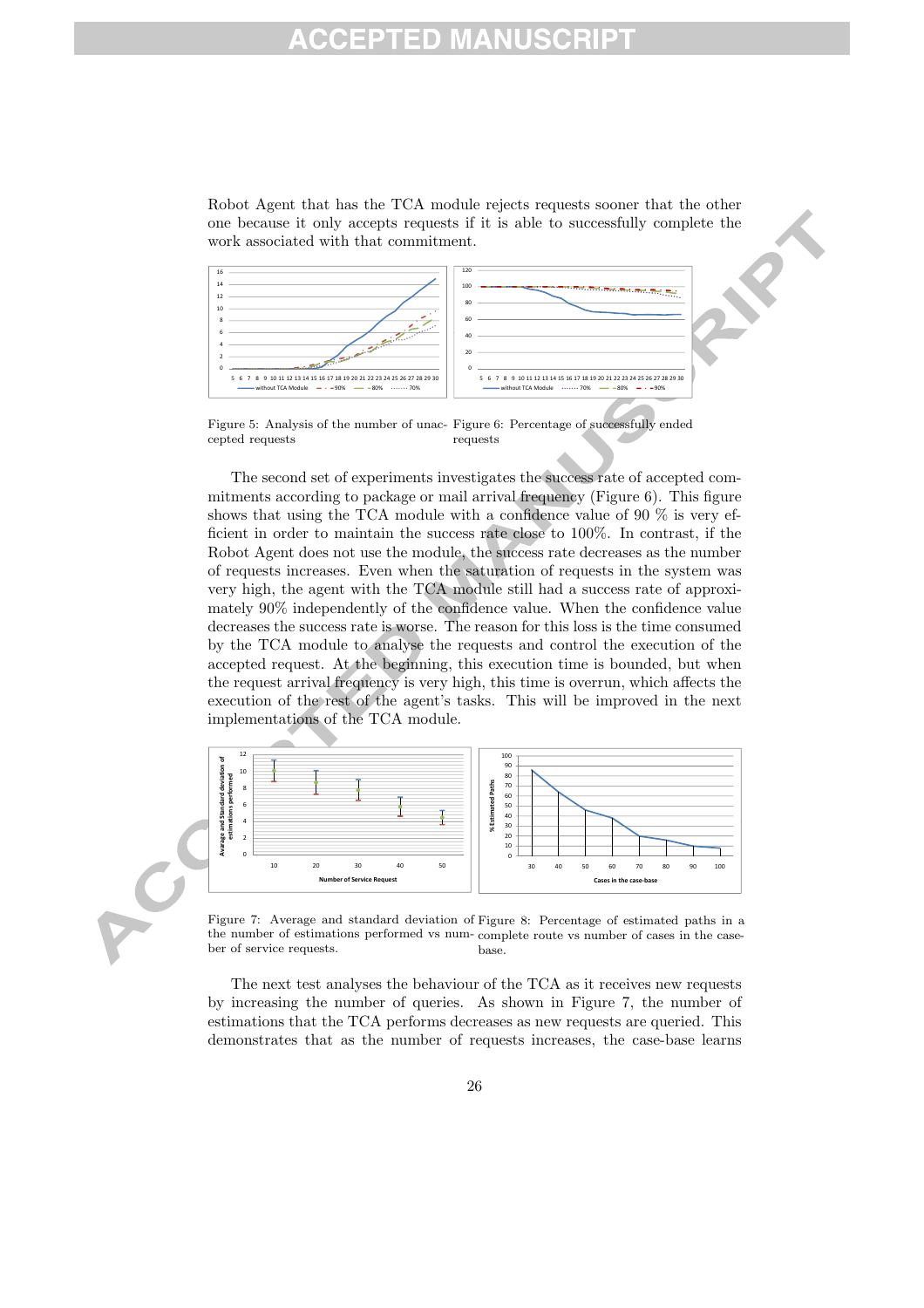

Figure 9: Percentage of accepted requests vs Figure 10: Percentage of commitments fulfilled number of service requests. vs number of service requests.

the new information properly and hence, the number of routes that can be composed with the cases increases (and an estimation is not necessary). Figure 8, which shows the relation between the number of cases in the case-base and the percentage of estimated routes, also supports this conclusion. Finally, the percentage of distrust from which an agent can commit itself to performing a service was also checked (modifying the confidence factor values from 70%, 80% and 90%). As expected, bigger confidence percentages resulted in agents committing themselves to performing more tasks (Figure 9). However, in such cases the percentage of services accepted and completed on time decreases, since the agent committed itself to the performance of a large amount of services (Figure 10). Logically, when the confidence factor increases the acceptation percentage is lower.

The results obtained in Figure 9 and Figure 10 have been merged in Figure 11, which shows the robot agent behavior for each confidence factor comparing accepted requests fulfilled versus those not fulfilled. From this figure, we can extract that if the agent selects a high CF, it obviously accepts fewer proposals but it can fulfill all of the proposals even with high request frequencies. On the other hand with a low CF the agent behavior results are completely opposed.



Figure 11: Analysis of the robot agent behavior for each confidence factor

In order to reaffirm this fact, we can see in Table 2 the average acceptance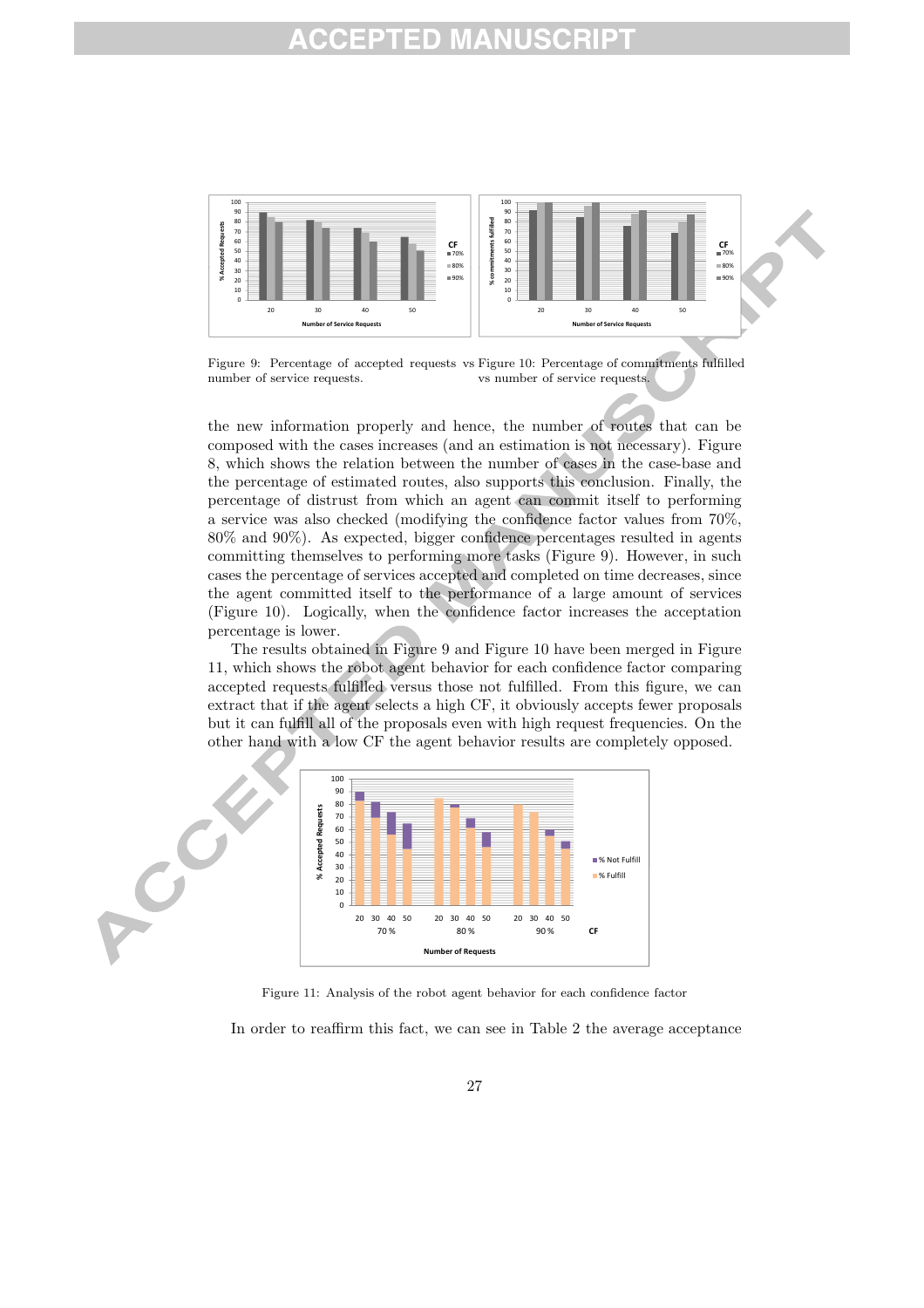|         | $70\%$  | $80\%$  | 90%   |
|---------|---------|---------|-------|
| accepts | 77.75   | 73      | 65,25 |
| errors  | 14.3525 | 5,3975  | 2.73  |
| fulfill | 63.3975 | 67.6025 | 62.52 |

Table 2: Average of the different obtained rates

rate of the different tests made and how much of this percentage has not been completed successfully. Analyzing the table, we can conclude that if we want to have a high percentage of requests successfully completed without taking the errors that were committed into account, we can see that when a Confidence factor of 80% is obtained nearly 67,6% of the requests were completed while only 5,39% of requests are served after their deadlines. With a confidence value of 90% the percentage of requests successfully completed is only 62%. Taking these results into account, the agent must dynamically vary its confidence factor. How it can be adapted depends on the context, mainly in the current load of the agent. With a high load the agent must increase its CF in order to avoid possible failures in its commitments. On the contrary, the agent can decrease its CF, and probably accept more requests, while the system load is not excessive.

ACCEPTER MAR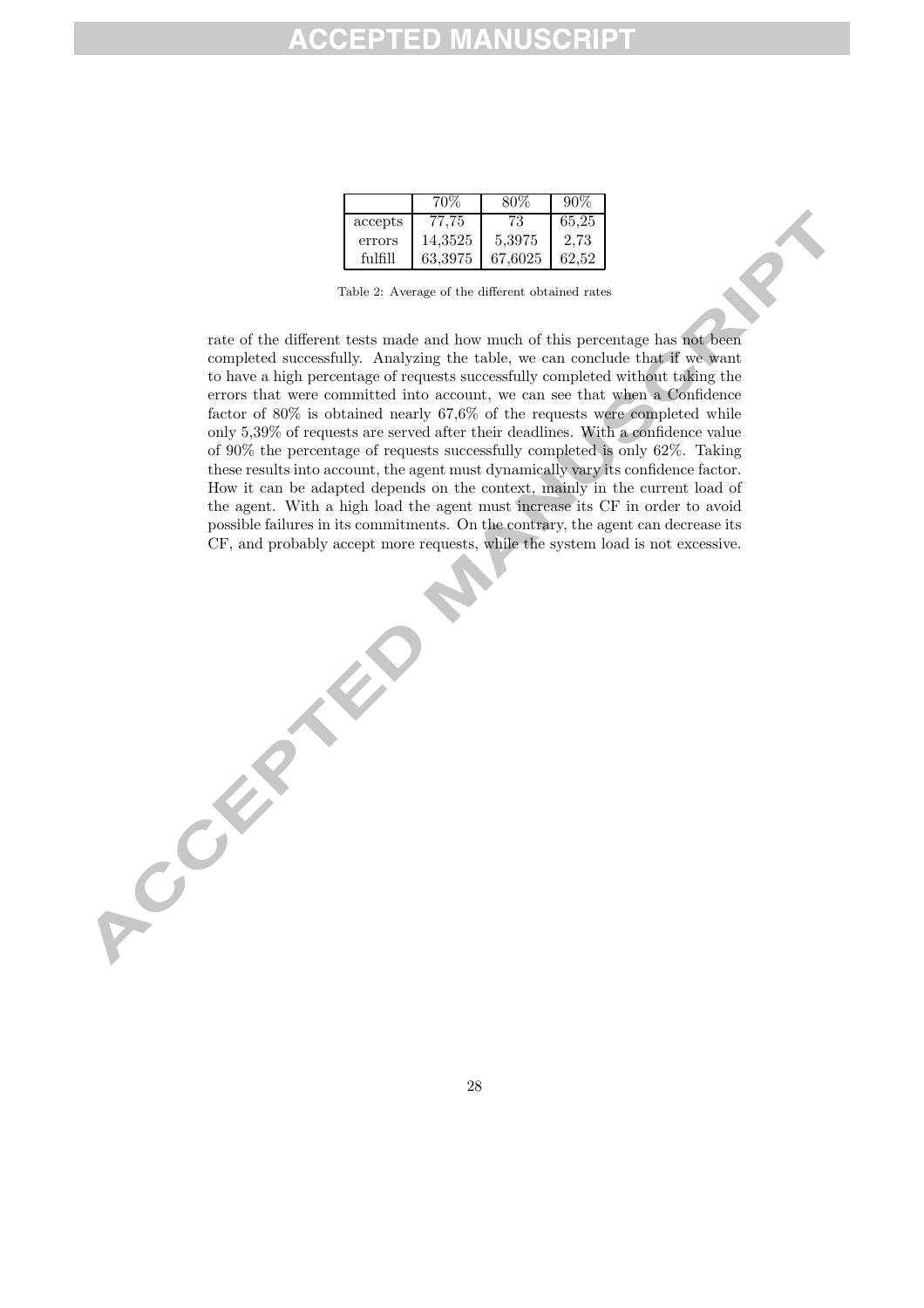#### 5. Conclusions

CON

This paper has shown the flexible and efficient integration of a high-level deliberation processes with real-time behaviours in complex and dynamic environments. The agent paradigm has changed the design and development processes of complex software systems. Nevertheless, the technologies employed in multi-agent systems must be adapted for their correct use in real-time environments. In accordance with this idea, this paper has proposed the integration of a deliberative capacity, based on bounded case-base reasoning techniques, into a real-time agent. More specifically, the work has proposed a new temporalbounded CBR algorithm to be integrated as a deliberative capability inside a real-time agent architecture. This new approach takes into account the time available and consumed during the deliberative process. This temporal control allows an efficient execution time management.

A multi-agent scenario with temporal bounded deliberative and reactive processes has been implemented using the TB-CBR approach. Specifically, this approach has been tested in the automated management simulation of internal and external mail in a department, allowing it to decide if an agent can commit itself to performing delivery/collection services without exceeding the maximum time assigned for performing those services. The results are promising for deployment within a real scenario in the near future. The characteristics of the architecture presented in this paper make it very suitable for application in dynamic environments, in which learning and adaptation to constant changes is required and temporal boundaries exist. In this sense our future research work will consist of the application of the proposed approach in other environments, such as e-commerce, e-learning, entertainment, manufacturing processes, scheduling and control, etc.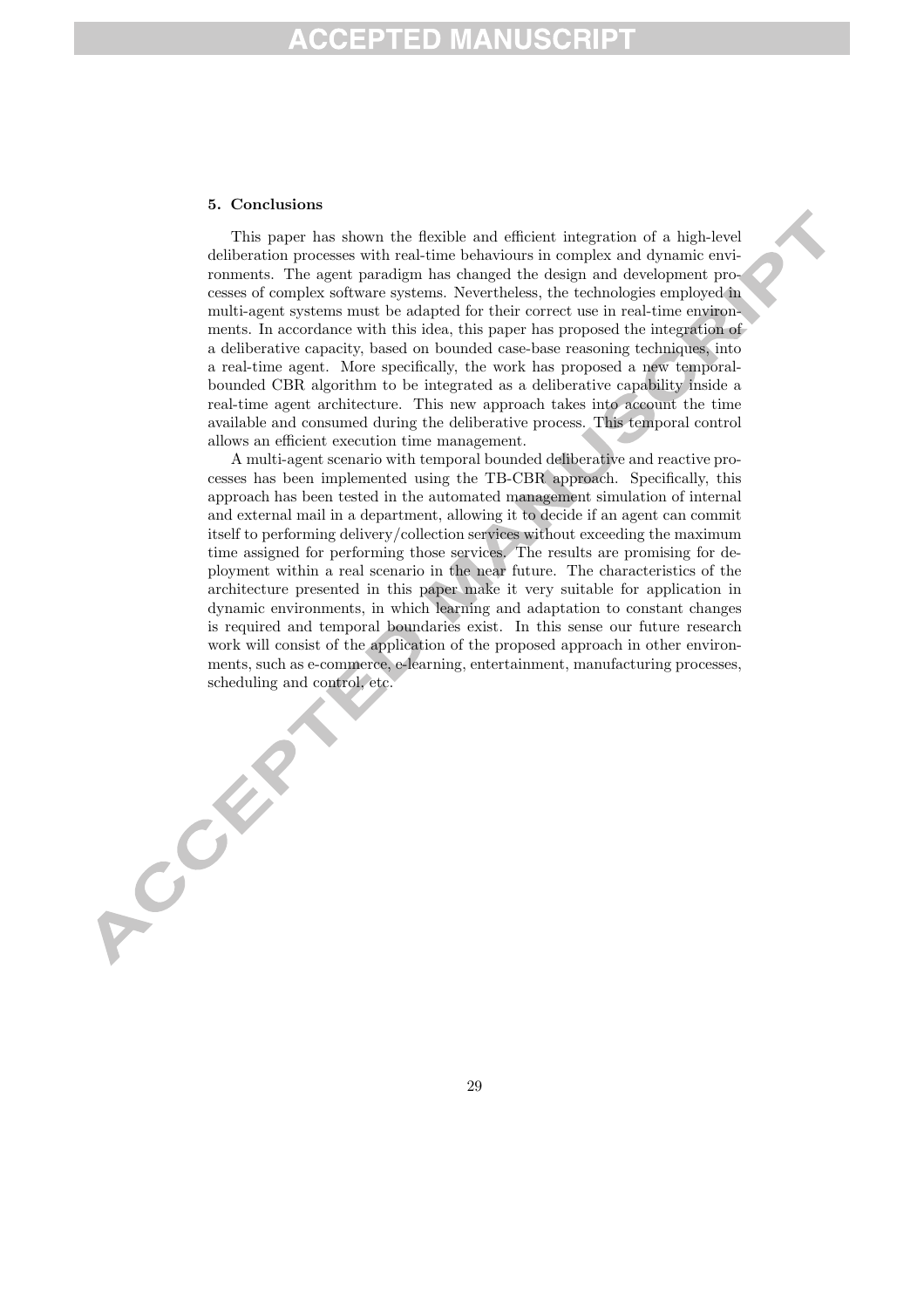# EPTED MANL

#### Acknowledgment

This work is supported by TIN2006-14630-C03-01 projects of the Spanish government, GVPRE/2008/070 project, FEDER funds and CONSOLIDER-INGENIO 2010 under grant CSD2007-00022.

#### References

- [1] M. Luck, P. McBurney, O. Shehory, S. Willmott, Agent Technology: Computing as Interaction (A Roadmap for Agent Based Computing), AgentLink, 2005.
- [2] M. Luck, P. McBurney, Computing as interaction: Agent and agreement technologies, in: IEEE SMC Conference on Distributed Human-Machine Systems, 2008, pp. 1–6.
- [3] J. Soler, V. Julian, M. Rebollo, C. Carrascosa, V. Botti, Towards a realtime multi-agent system architecture, in: Workshop: Challenges in Open Agent Systems, AgentCities, 2002, pp. 1–11.
- [4] V. Julian, V. Botti, Developing real-time multi-agent systems, INTE-GRATED COMPUTER-AIDED ENGINEERING 11 (2004) 135–149.
- [5] A. Garvey, V. Lesser, A survey of research in deliberative real-time artificial intelligence, The Journal of Real-Time Systems 6 (1994) 317347.
- [6] V. Botti, C. Carrascosa, V. Julian, J. Soler, Modelling agents in hard realtime environments, in: MAAMAW'99 Proceedings, Vol. 1647 of LNAI, Springer-Verlag, 1999, pp. 63–76.
- [7] A. Martens, A. Uhrmacher, Adaptative tutoring processes and mental plans, Intelligent Tutoring Systems (2002) 71–80.
- [8] A. Aamodt, E. Plaza, Case-based reasoning: foundational issues, methodological variations and system approaches, AI Communications 7 (1) (1994) 39–59.
- [9] N. Karacapilidis, D. Papadias, Computer supported argumentation and collaborative decision-making: the hermes system, Information Systems 26 (4) (2001) 259–277.
- [10] J. Corchado, A. Pellicer, Development of cbr-bdi agents, International Journal of Computer Science and Applications 2 (1) (2005) 25–32.
- [11] M. V. N. Prasad, V. R. Lesser, S. Lander, Retrieval and reasoning in distributed case bases, Tech. rep., UMass Computer Science Report 95-27. CIIR Technical Report IC-5 (1995).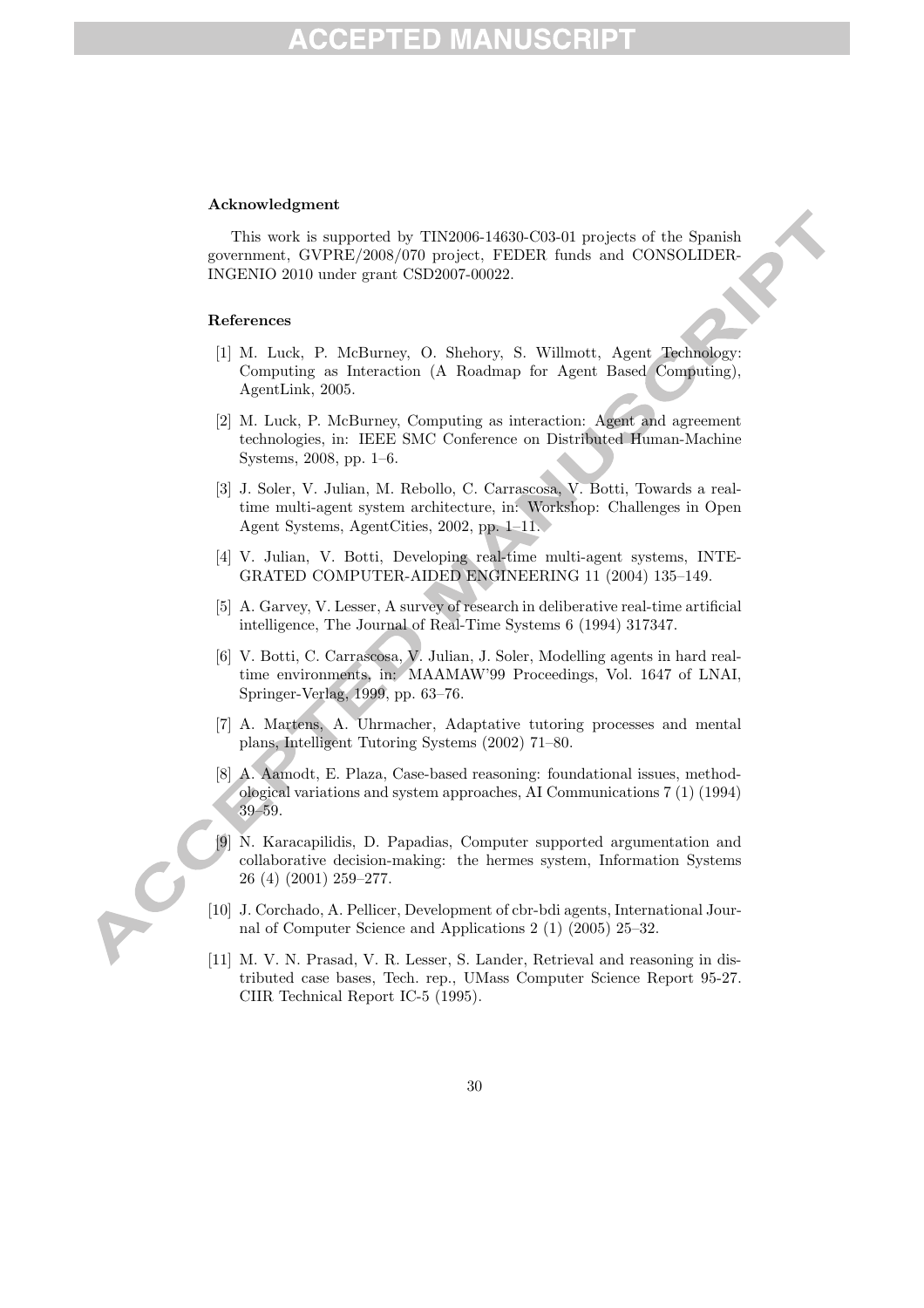## **CCEPTED MANUS**

- [12] R. Plaza, J. L. Arcos, F. Martín, Cooperative case-based reasoning, Distributed Artificial Intelligence meets Machine Learning LNAI 1221 (1997) 180–201.
- [13] F. Martín, E. Plaza, J. L. Arcos, Knowledge and experience reuse through communication among competent (peer) agents, International Journal of Software Engineering and Knowledge Engineering 9 (3) (1998) 319–341.
- [14] B. S. L. McGinty, Collaborative case-based reasoning: Applications in personalised route planing, in: 4th International Conference on Case-Based Reasoning: Case-Based Reasoning Research and Development, 2001, pp. 362–376.
- [15] D. B. Leake, R. Sooriamurthi, When two case bases are better than one: Exploiting multiple case bases, case-based reasoning research and development, in: Fourth International Conference on Case-Based Reasoning (ICCBR-01), 2001.
- [16] D. B. Leake, R. Sooriamurthi, Automatically selecting strategies for multicase-base reasoning, in: International Florida Artificial Intelligence Research Society Conference (FLAIRS-02), 2002, pp. 106–110.
- [17] L.-K. Soh, C. Tsatsoulis, Reflective negotiating agents for real-time multisensor target tracking, in: International Joint Conference on Artificial Intelligence (IJCAI-01), 2001, pp. 1121–1127.
- [18] T. Bench-Capon, P. Dunne, Argumentation in artificial intelligence, Artificial Intelligence 171 (10-15) (2007) 619–938.
- [19] L.-K. Soh, C. Tsatsoulis, A real-time negotiation model and a multi-agent sensor network implementation, Autonomous Agents and Multi-Agent Systems 11 (3) (2005) 215–271.
- [20] P. Tolchinsky, S. Modgil, U. Cortés, M. Sánchez-Marré, Cbr and argument schemes for collaborative decision making, in: Conference on Computational Models of Argument, COMMA-06, Vol. 144, 2006, pp. 71–82.
- [21] S. O. n´on, E. Plaza, Learning and joint deliberation through argumentation in multi-agent systems, in: International Conference on Autonomous Agents and Multiagent Systems, 2007.
- [22] C. Marling, M. Tomko, M. Gillen, D. Alexander, D. Chelberg, Case-based reasoning for planning and world modeling in the robocup small sized league, in: IJCAI Workshop on Issues in Designing Physical Agents for Dynamic Real-Time Environments, 2003.
- [23] S. E. Fox, Behavior retrieval for robot control in a unified cbr hybrid planner, in: International Florida Artificial Intelligence Research Society Conference, 2001, pp. 98–102.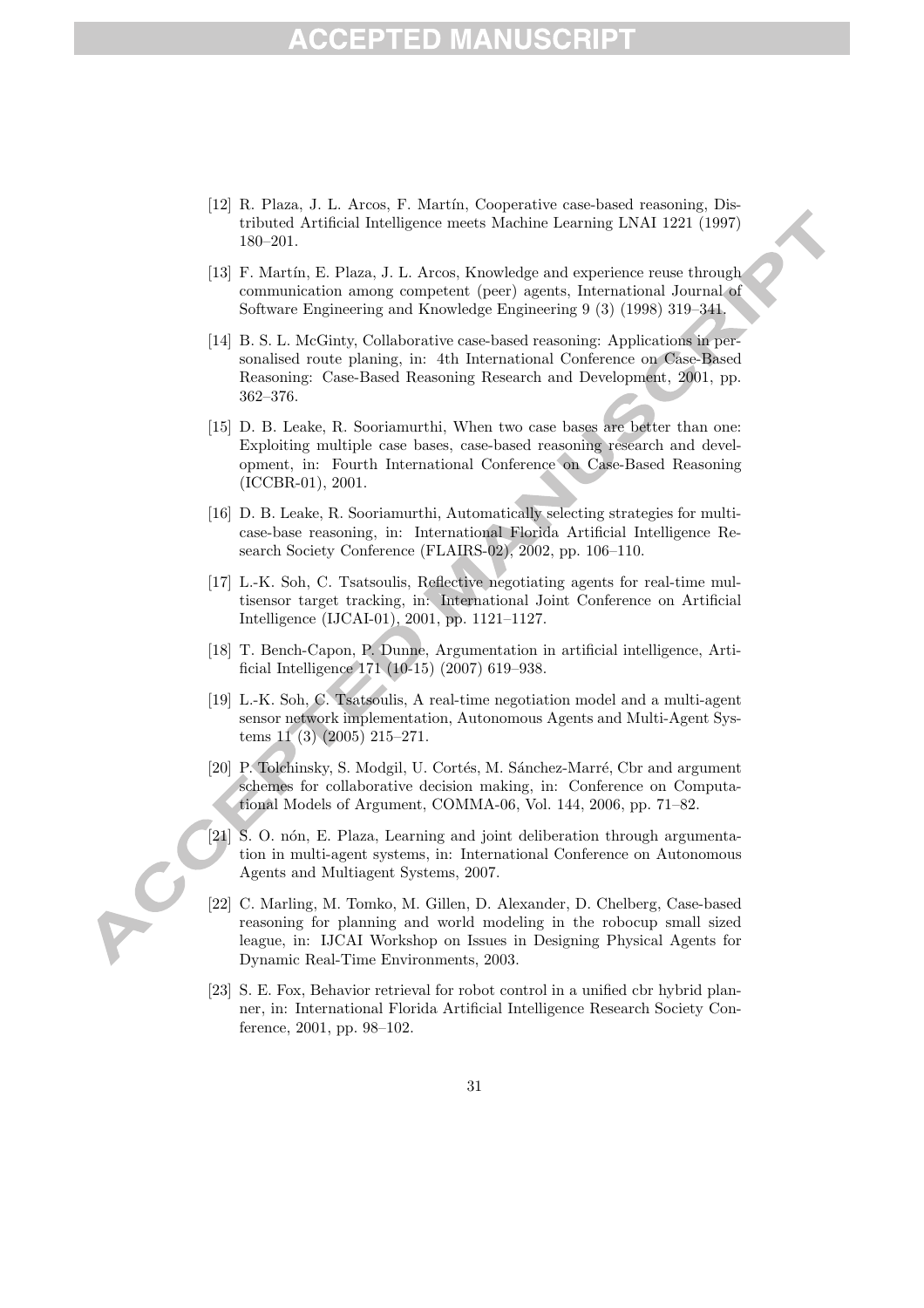### EPTED MANL

- [24] M. Likhachev, M. Kaess, Z. Kira, R. Arkin, Spatio-temporal case-based reasoning for efficient reactive robot navigation, Tech. rep., Mobile Robot Laboratory, College of computing, Georgia Institute of Technology (2005).
- [25] C. S. R. Ros, R. López de Mántaras, J. Arcos, A cbr system for autonomous robot navigation, in: Proceedings of CCIA-05, Frontiers in Artificial Intelligence and Applications, Vol. 131, 2005, pp. 299–306.
- [26] R. Ros, R. L. de M´antaras, J. Arcos, M. Veloso, A case-based approach for coordinated action selection in robot soccer, Artificial Intelligence 173 (9- 10) (2009) 11014–1039.
- [27] D. J. Musliner, J. A. Hendler, A. K. Agrawala, E. H. Durfee, J. K. Strosnider, C. J. Paul, The challenges of real-time ai, IEEE Computer 28 (1995) 58–66.
- [28] L. Hernndez, V. Botti, A. Garca-Fornes, A deliberative scheduling technique for a real-time agent architecture, Engineering Applications of Artificial Intelligence 19 (2006) 521–534.
- [29] T. Dean, M. Boddy, An analysis of time-dependent planning, in: Proc. of the 7th National Conference on Artificial Intelligence, 1988, pp. 49–54.
- [30] B. Hayes-Roth, R. Washington, D. Ash, A. Collinot, A. Vina, A. Seiver, Guardian: A prototype intensive-care monitoring agent., Artificial Intelligence in Medicine 4 (1992) 165185.
- [31] A. E. Howe, D. M. Hart, P. R. Cohen, Addressing real-time constraints in the design of autonomous agents, The Journal of Real-Time Systems 2 (1990) 8197.
- [32] D. Musliner, E. Durfee, K. Shin, Circa: a cooperative intelligent real-time control architecture, IEEE Transactions on Systems, Man and Cybernetics 6 (23).
- [33] V. Julián, V. Botti, Developing real-time multi-agent systems, in: Proc. of the 4th Iberoamerican Workshop on Distributed Artificial Intelligence and Multi-Agent Systems, 2002, pp. 150–165.
- [34] A. Garvey, V. Lesser, Design-to-time real-time scheduling, IEEE Transactions on Systems, Man and Cybernetics- Special Issue on Planning, Scheduling and Control 23 (6).
- [35] T. Wagner, V. Lesser, Design-to-criteria scheduling: Real-time agent control, in: AAAI Spring Symposium on Real-Time Systems, Springer-Verlag, 2000, pp. 89–96.
- [36] J. Graham, K. Decker, Towards a distributed, environment-centered agent framework, in: Intl. Workshop on Agent Theories, Architectures, and Languages (ATAL-99), 1999.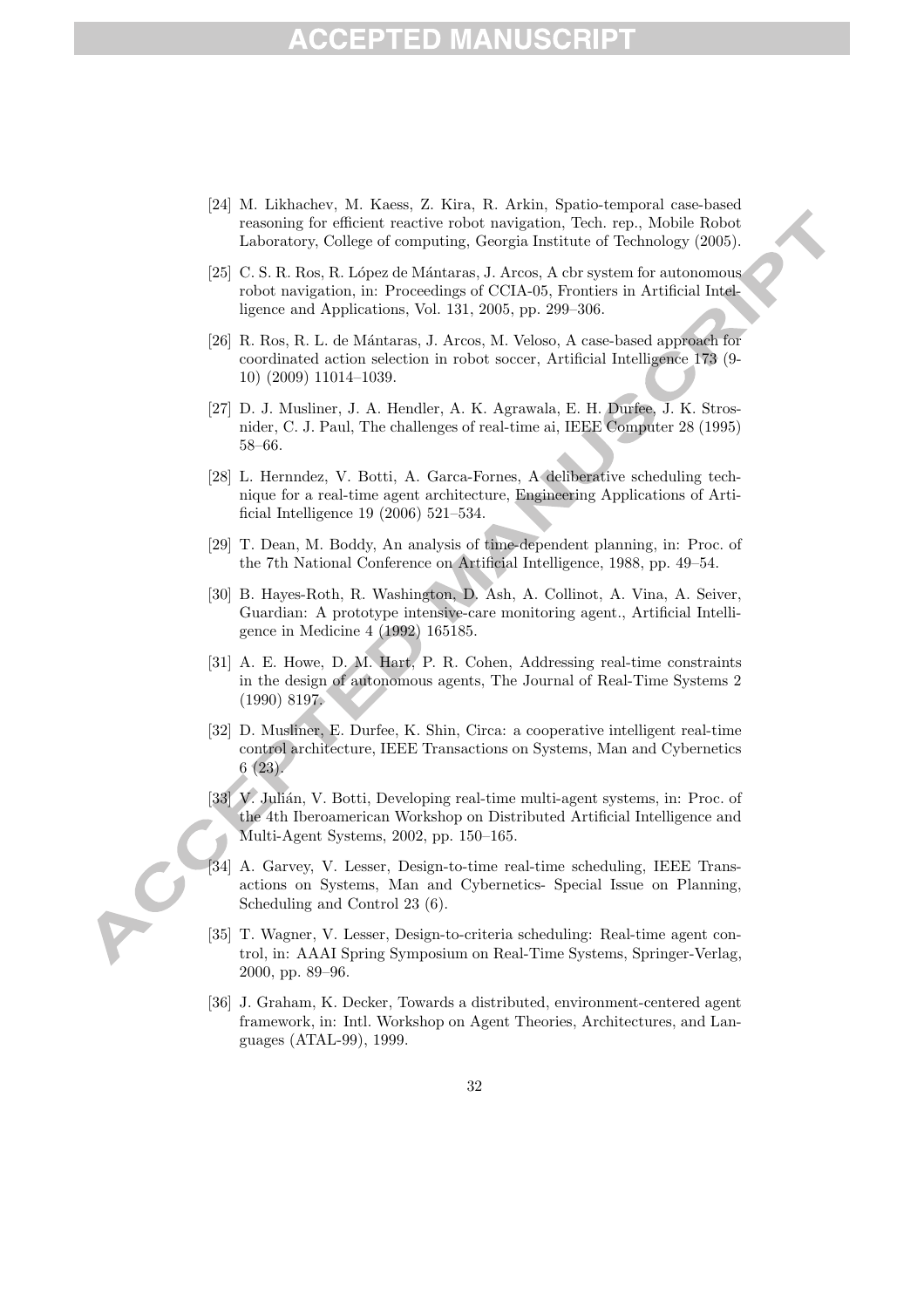### **CCEPTED MANUS**

- [37] D. M. Surka, M. C. Brito, C. G. Harvey, The real-time objectagent software architecture for distributed satellite systems, in: I. Proceedings (Ed.), Aerospace Conference, Vol. 6, 2001, pp. 2731–2741.
- [38] L. C. DiPippo, E. Hodys, B. Thuraisingham, Towards a real-time agent architecture - a whitepaper, in: WORDS '99: Proceedings of the Fifth International Workshop on Object-Oriented Real-Time Dependable Systems, IEEE Computer Society, 1999, p. 59.
- [39] L. C. DiPippo, V. Fay-Wolfe, L. Nair, E. Hodys, O. Uvarov, A real-time multi-agent system architecture for e-commerce applications, International Symposium on Autonomous Decentralized Systems 0 (2001) 357.
- [40] OMG, Realtime corba, http://www.omg.org/docs/orbos/98-10-05.pdf.
- [41] K. Prouskas, J. Pitt, Towards a real-time architecture for time-aware agents, in: AAMAS '02: Proceedings of the first international joint conference on Autonomous agents and multiagent systems, ACM, 2002, pp. 92–93.
- [42] F. McCabe, K. Clark, April: Agent process interaction language, Intelligence Agents LNCS,890.
- [43] P. Nii, Blackboard systems: The blackboard model of problem solving and the evolution of blackboard architecture, The AI Magazine (1986) 38–56.
- [44] J. Bajo, V. Julian, J. Corchado, C. Carrascosa, Y. de Paz, V. Botti, J. de Paz, An execution time planner for the artis agent architecture, Engineering Applications of Artificial Intelligence In press (2008) 1–1.
- [45] C. Carrascosa, J. Bajo, V. Julian, J. M. Corchado, V. Botti, Hybrid multiagent architecture as a real-time problem-solving model, Expert Systems With Applications 34 (2008) 2–17.
- [46] A. Newell, The knowledge level, Artificial Intelligence 18 (1982) 87–127.
- [47] F. Hayes-Roth, D. Waterman, D. Lenat, Building Expert Systems, Addison-Wesley, New York, 1983.
- [48] W. Clancey, Model constructions operators, Artificial Intelligence 53 (1) (1992) 1–115.
- [49] A. Schreiber, J. Akkemans, A. Anjewierden, R. de Hoog, N. Shadbolt, W. V. de Velde, B. Wielinga, Knowledge Engineering and Management: The CommonKADS Methodology, MIT Press, 2000.
- [50] C. K. Riesbeck, R. C. Schank, Inside Case-Based Reasoning, Lawrence Erlbaum Associates, Cambridge, MA., 1989.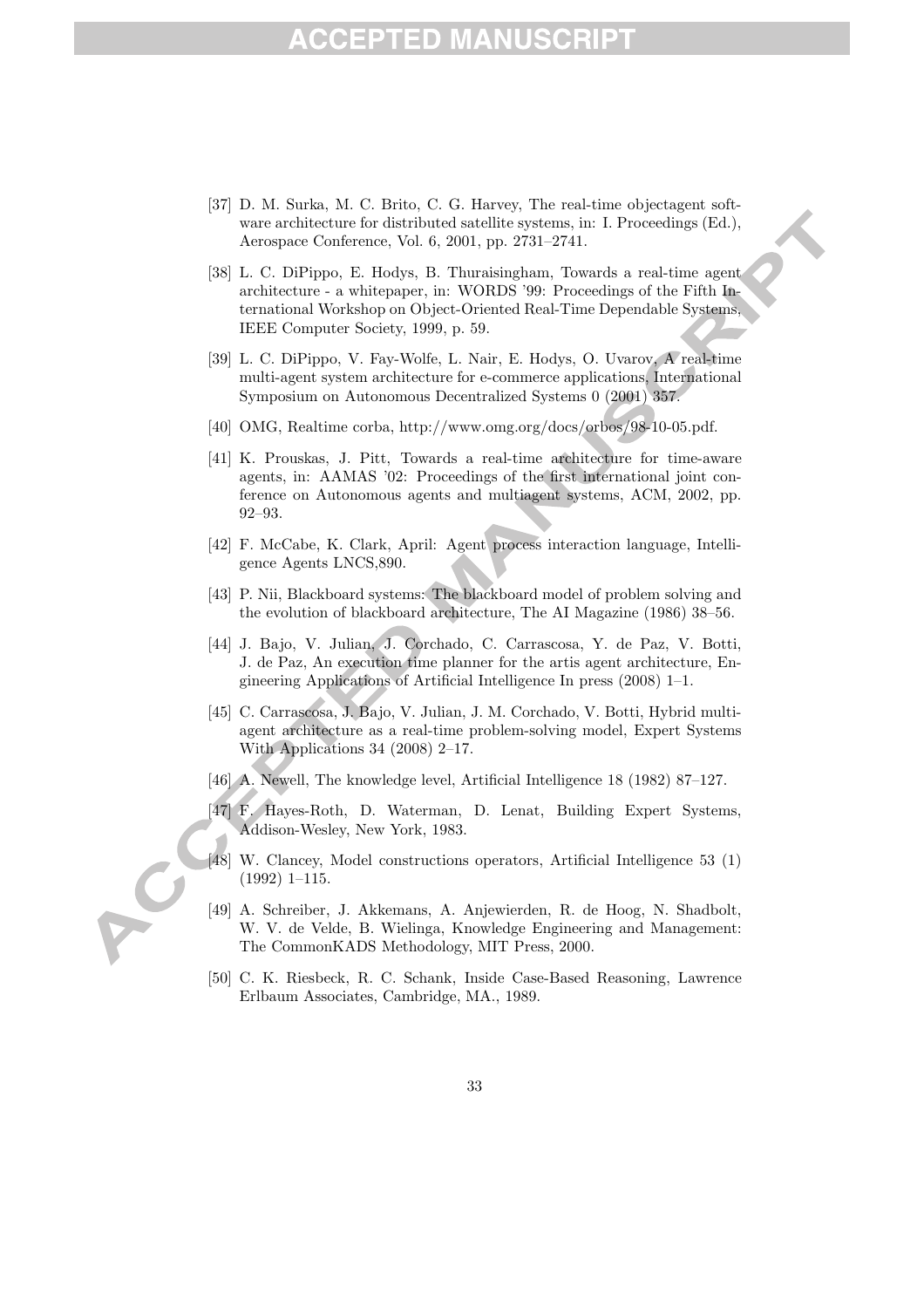# EPTED MANL

- [51] F. Fdez-Riverola, J. M. Corchado, Fsfrt: Forecasting system for red tides, Applied Intelligence. Special Issue on Soft Computing in Case-Based Reasoning 21 (3) (2004) 251–264.
- [52] H. Jo, I. Han, H. Lee, Bankruptcy prediction using case-based reasoning, neural networks, and discriminant analysis, Expert Systems with Applications 2 (3) (1997) 97–108.
- [53] M. M. Richter, S. Wess, Similarity, uncertainty and case-based reasoning in patdex, Automated Reasoning - Essays in Honor of Woody Bledsoe.
- [54] P. Cunningham, B. Smyth, A. Bonzano, An incremental retrieval mechanism for case-based electronic fault diagnosis, Knowledge-Based Systems 11 (1998) 239–248.
- [55] A. Aamodt, Knowledge-intensive case-based reasoning in creek, in: Spinger (Ed.), 7th European Conference, ECCBR 2004, LNAI 3155, 2004.
- [56] K. Ashley, Reasoning with cases and hypotheticals in hypo, International Journal of Man-Machine Studies 34 (1991) 753–796.
- [57] R. L. S. J. L. Kolodner, The mediator: Analysis of an early case-based reasoner, Cognitive Science 13 (4) (1989) 507–549.
- [58] K. Sycara, Resolving adversarial conflicts: An approach integrating casebased and analytic methods, Ph.D. thesis, School of Information and Computer Science (1987).
- [59] V. Aleven, K. Ashley, Teaching case-based argumentation through a model and examples, empirical evaluation of an intelligent learning environment, in: 8th World Conference of the Artificial Intelligence in Education Society, 1997, pp. 87–94.
- [60] T. Acorn, S. Walden, Smart: Support management automated reasoning technology for compaq customer service, in: A. Press (Ed.), Proc. ITS'92, Vol. 4, 1992, pp. 3–18.
- [61] S. Heras, J. A. GarcíaPardo, R. Ramos-Garijo, A. Palomares, V. Botti, M. Rebollo, V. Julián, Multi-domain case-based module for customer support, Expert Systems with Applications 36 (3) (2009) 6866–6873.
- [62] K. Sycara, R. Guttal, J. Koning, S. Narasimhan, D. Navinchandra, Cadet: a case-based synthesis tool for engineering design, International Journal of Expert Systems 4 (2).
- [63] M. B. B. M. L. Maher, D. M. Zhang, Case-based reasoning in design, Lawrence Erlbaum, 1995.
- [64] H. M.-A. M. T. Cox, R. Bergmann, Case-based planning, Knowledge Engineering Review 20 (3) (2006) 283–287.